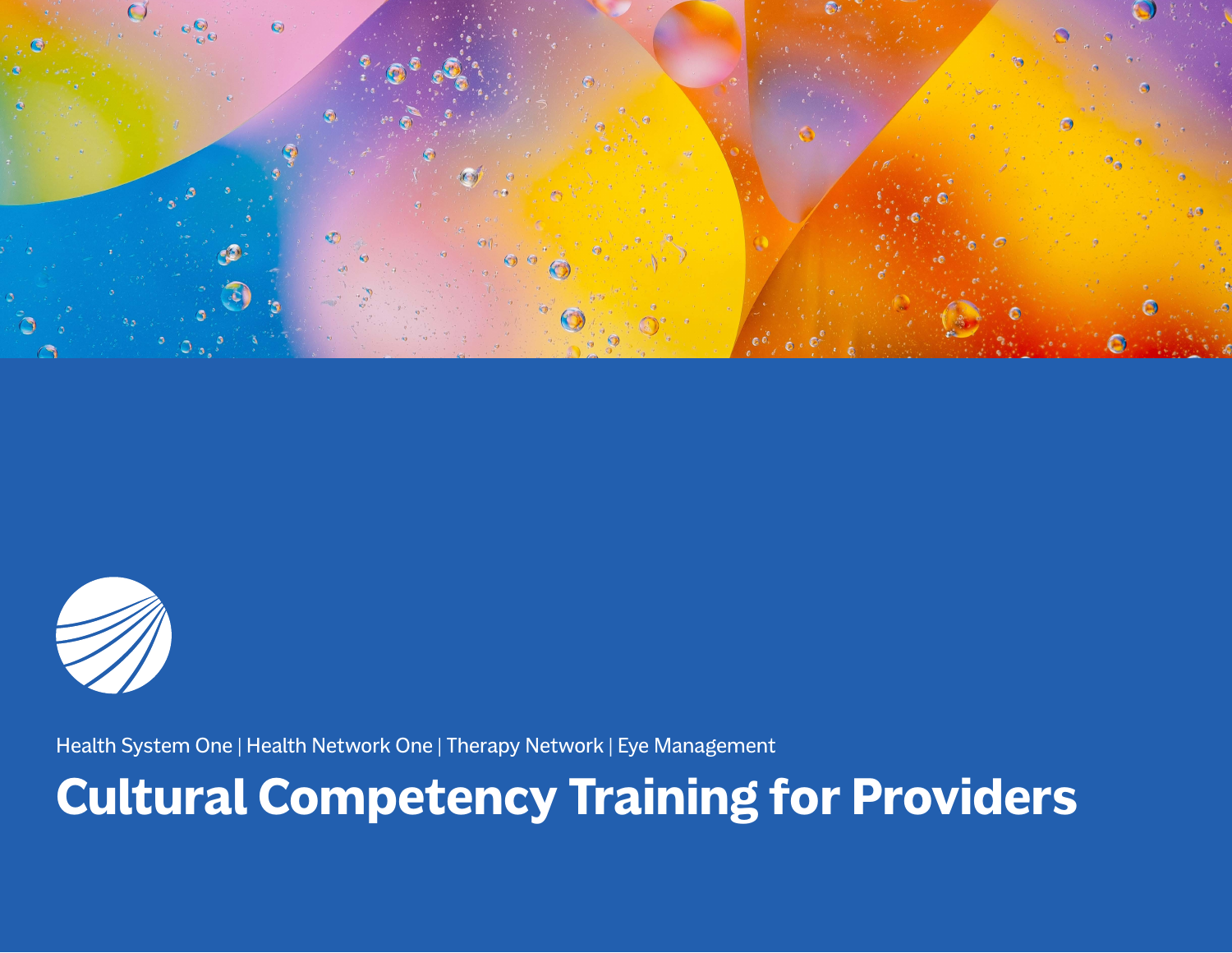## **Purpose of Training**

- Cultural competency training programs are developed to increase cultural awareness, knowledge, and skills, leading to changes in staff behavior and member-staff interactions.
- Training provides a way to redirect problems stemming from the cultural mismatches that result whenever members and staff do not share a common subculture and mutual understanding of each other's health beliefs.

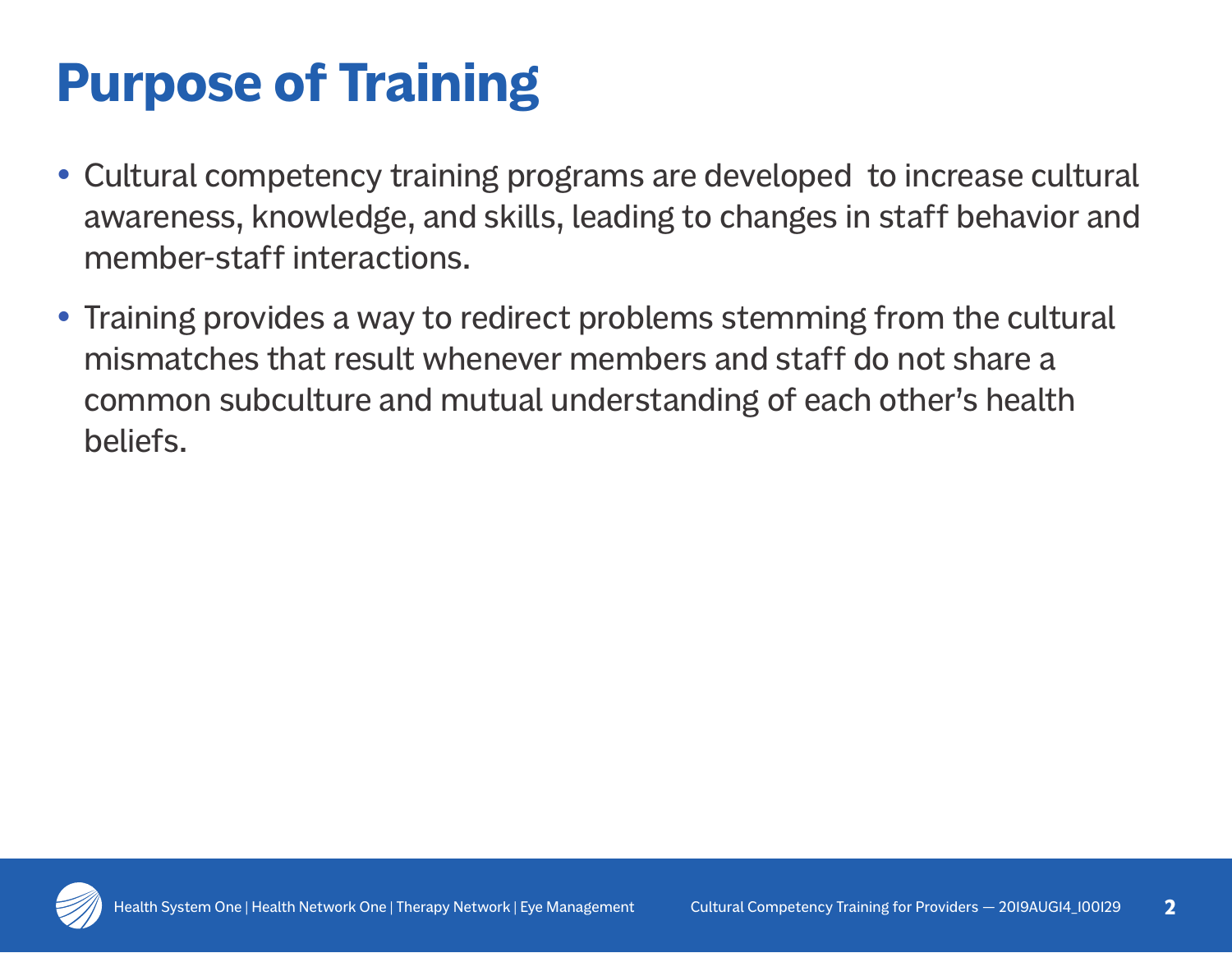## **Provider Network**

- An Annual Population Assessment reviews Quality Improvement Referrals, Provider Satisfaction results, and Translator service request to identify any opportunities related to providing a sufficient provider network to support the linguistic, race, ethnicity, and gender needs of the patient/ beneficiary population.
- The Organization does not discriminate against employees, patients/ beneficiaries, or providers, based on age, race, sex, religion, sexual preference/orientation, or any protected status.

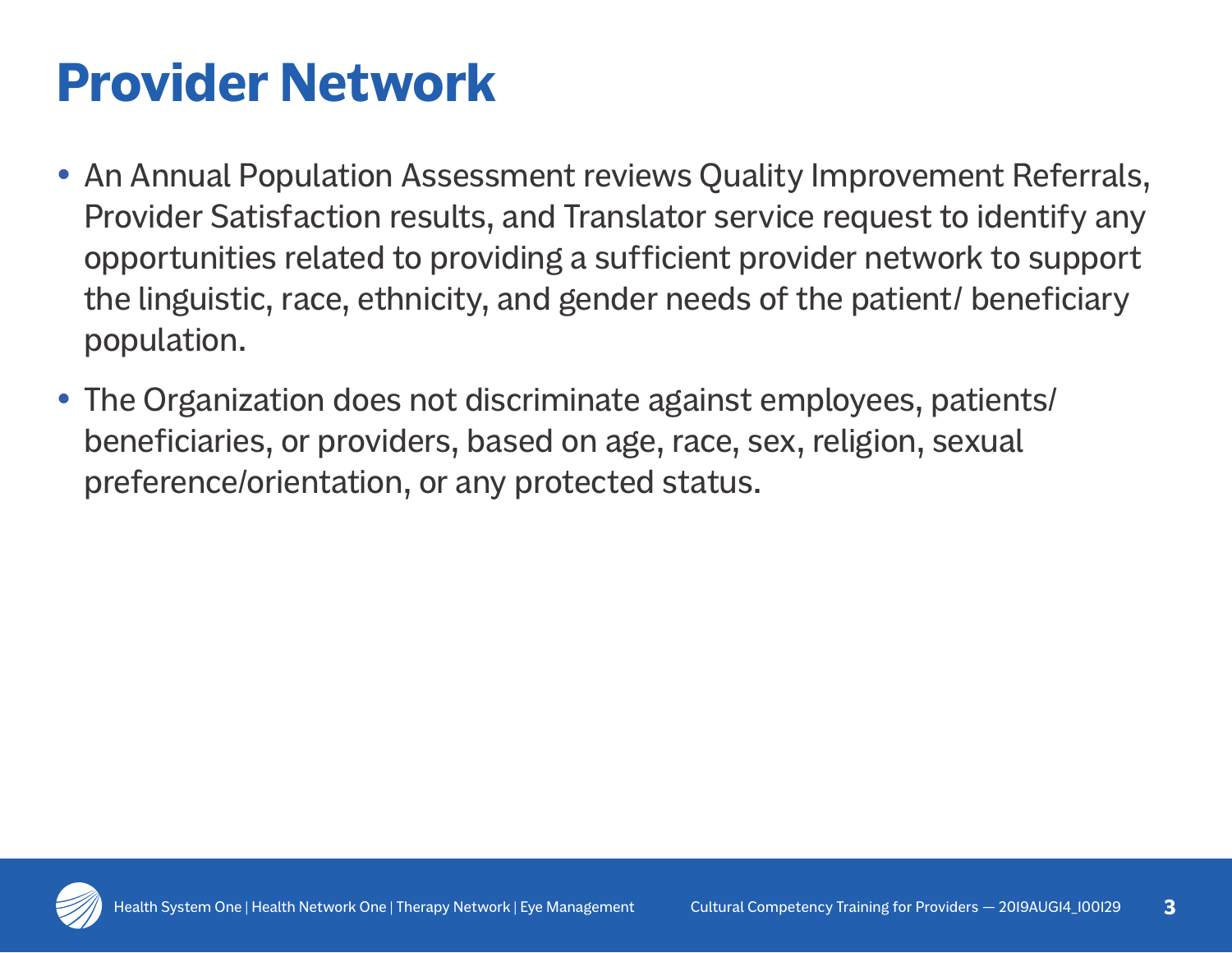#### **Culture**

- An integrated pattern of learned beliefs and behaviors that can be shared among groups.
- It includes thoughts, style of communication, language, ways of interacting, views on roles and relationships, values, practices, and customs<sup>13</sup>

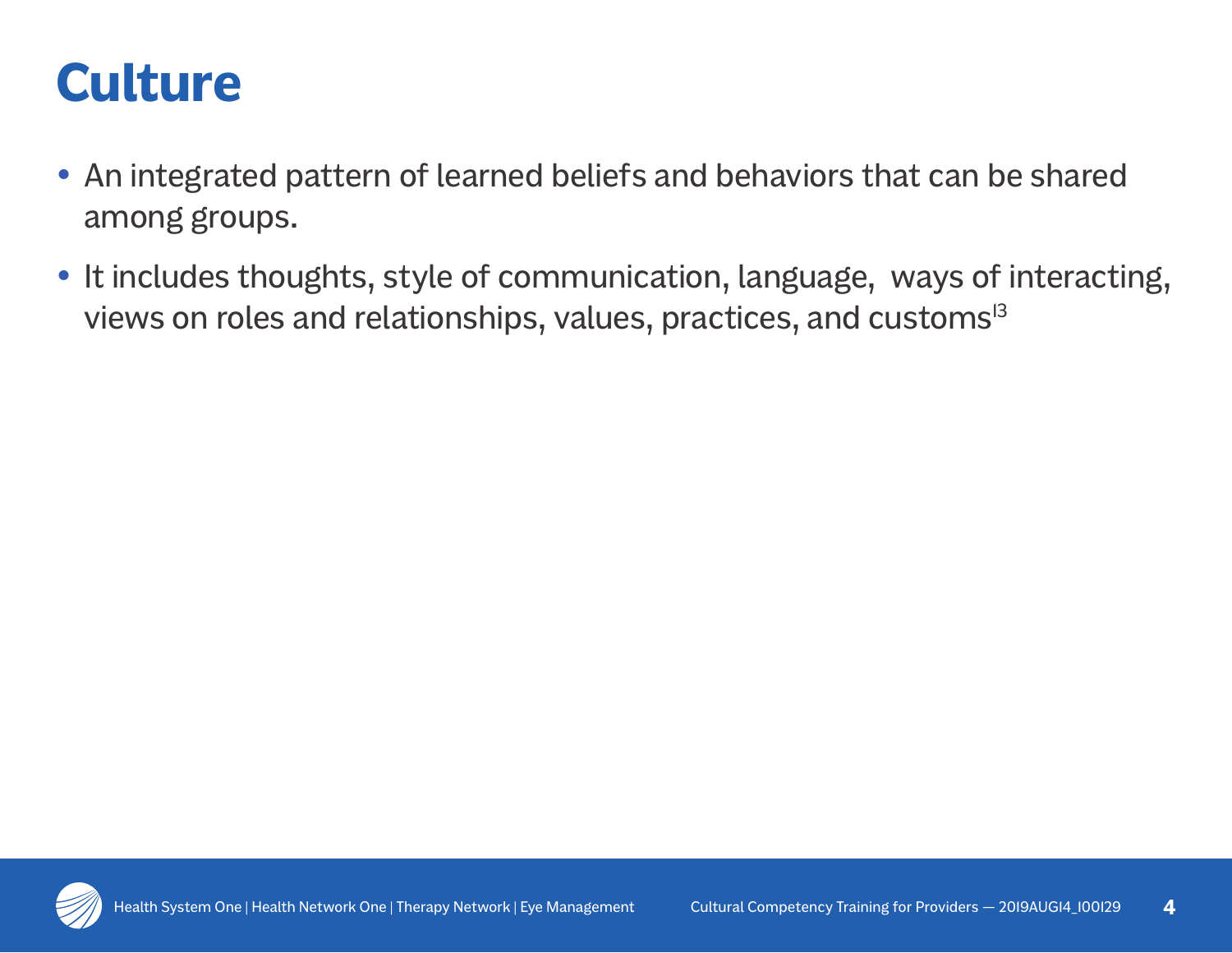# **Cultural Competence in Health Care**

The ability of systems to provide care to members with diverse values, beliefs, and behaviors, including tailoring delivery to meet the members social, cultural, and linguistic needs.<sup>13</sup>

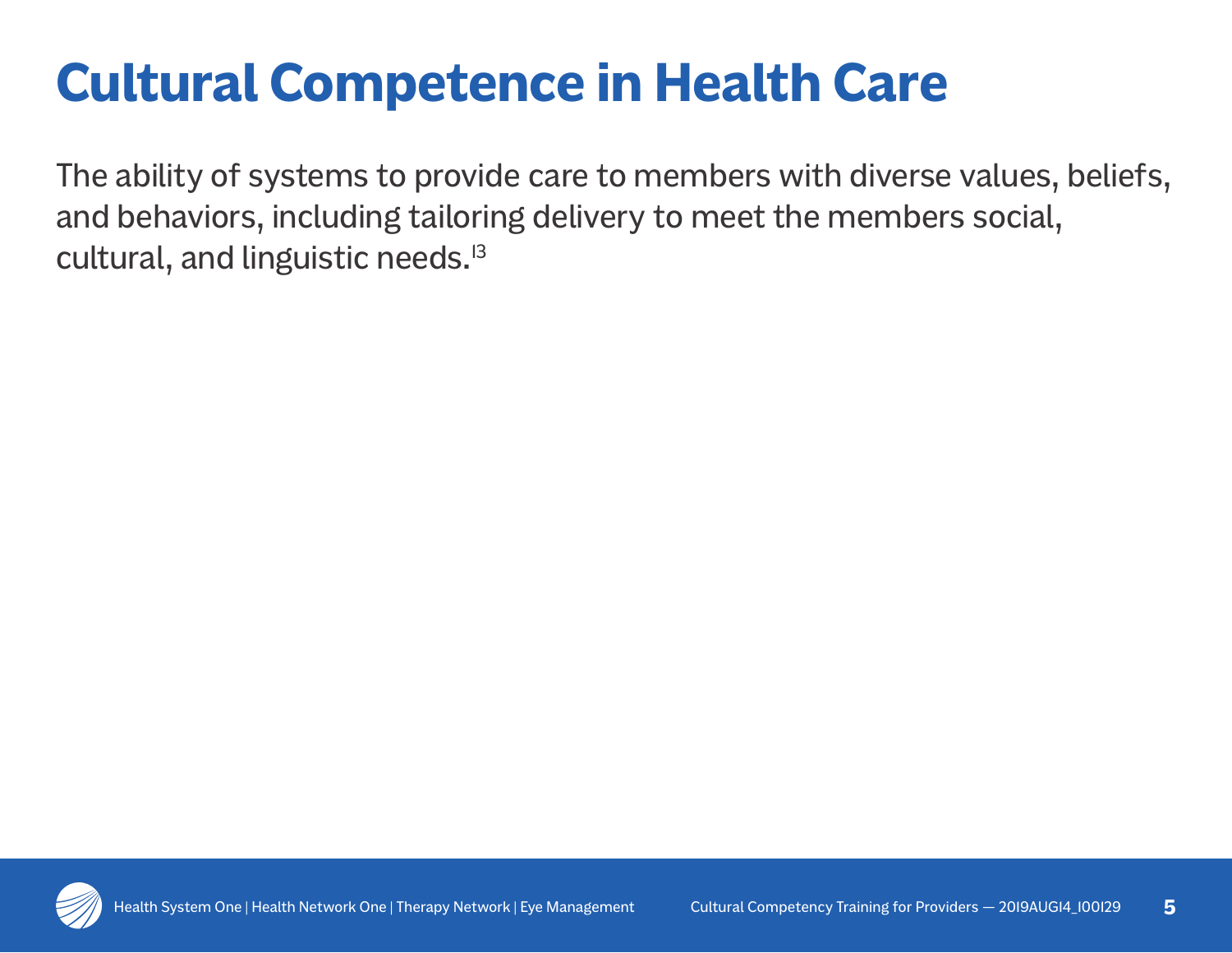# **Health Literacy**

Health literacy is the degree to which individuals have the capacity to obtain, process and understand basic health information needed to make appropriate health decisions.

#### **Members health literacy may be affected if they have:**

- Health care providers who use words that members don't understand
- Low educational skills
- Cultural barriers to health care
- Limited English Proficiency (LEP)<sup>17</sup>

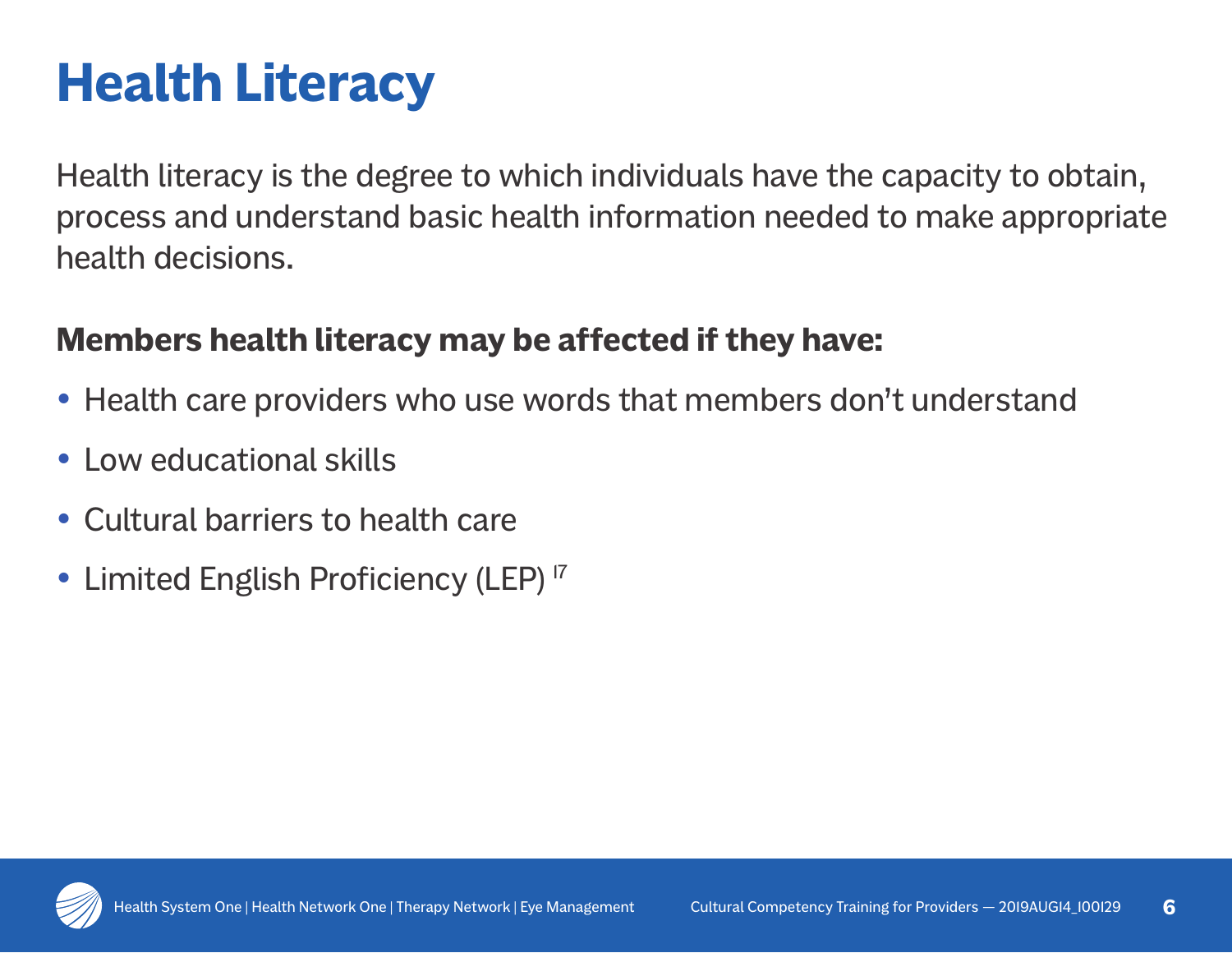## **National Standards for Culturally and Linguistically Appropriate Services (CLAS) in Health Care**

- In 2000, the U.S. Department of Health and Human Services, Office of Minority Health first published the National Standards for Culturally and Linguistically Appropriate Services in Health Care<sup>6</sup>
- Principal Standard: Provide effective, equitable, understandable, and respectful quality care and services that are responsive to diverse cultural health beliefs and practices, preferred languages, health literacy, and other communication needs<sup>16</sup>
- A significant number of states including Florida are actively implementing the National CLAS Standards by integrating the National CLAS Standards into their strategic plans<sup>6</sup>

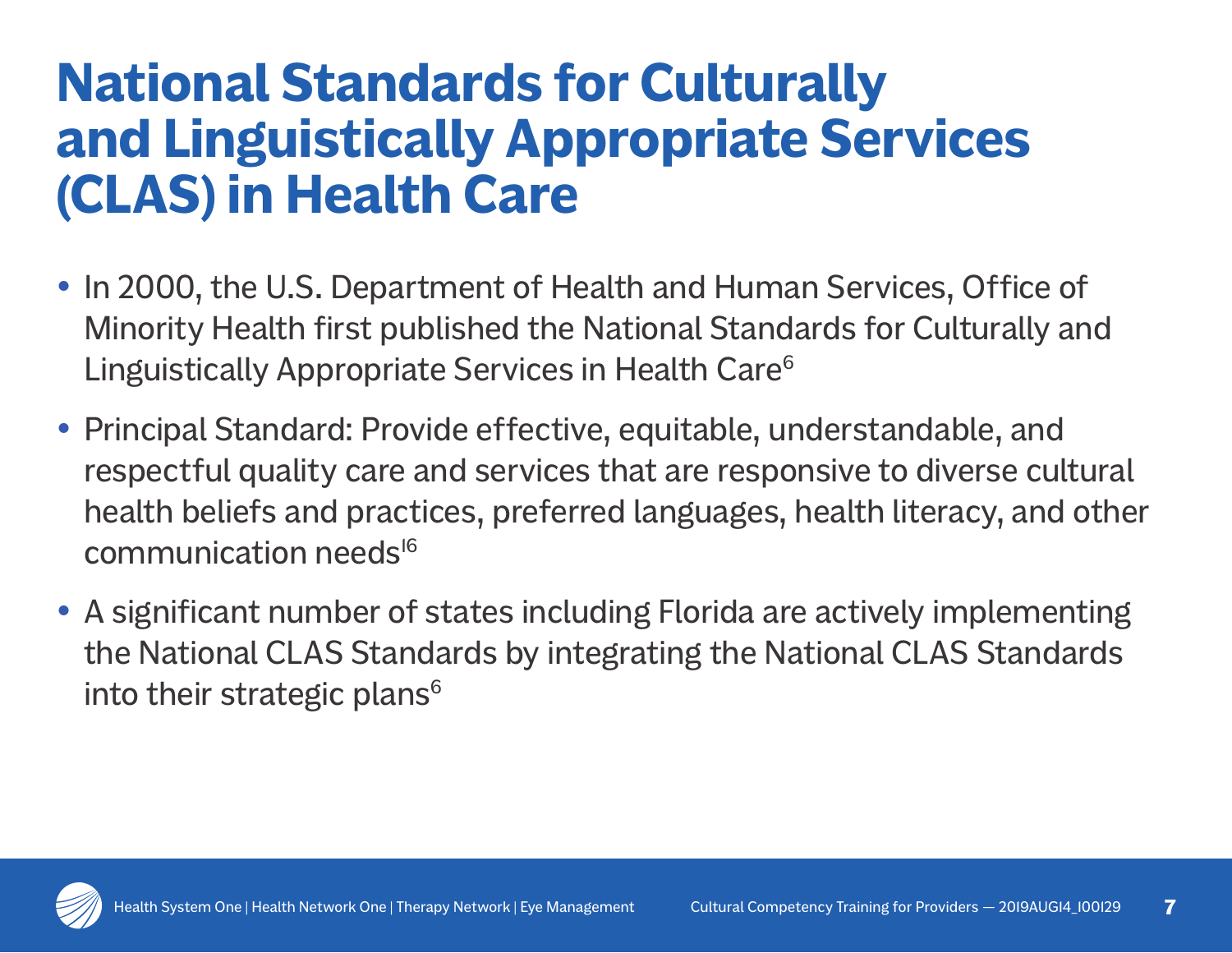## **Beliefs**

How does culture impact the outcome of treatment?

- How is the illness perceived
- Community environment
- Behavior/ habits
- A Members attitude about Providers & Health care can have an impact on compliance with treatment

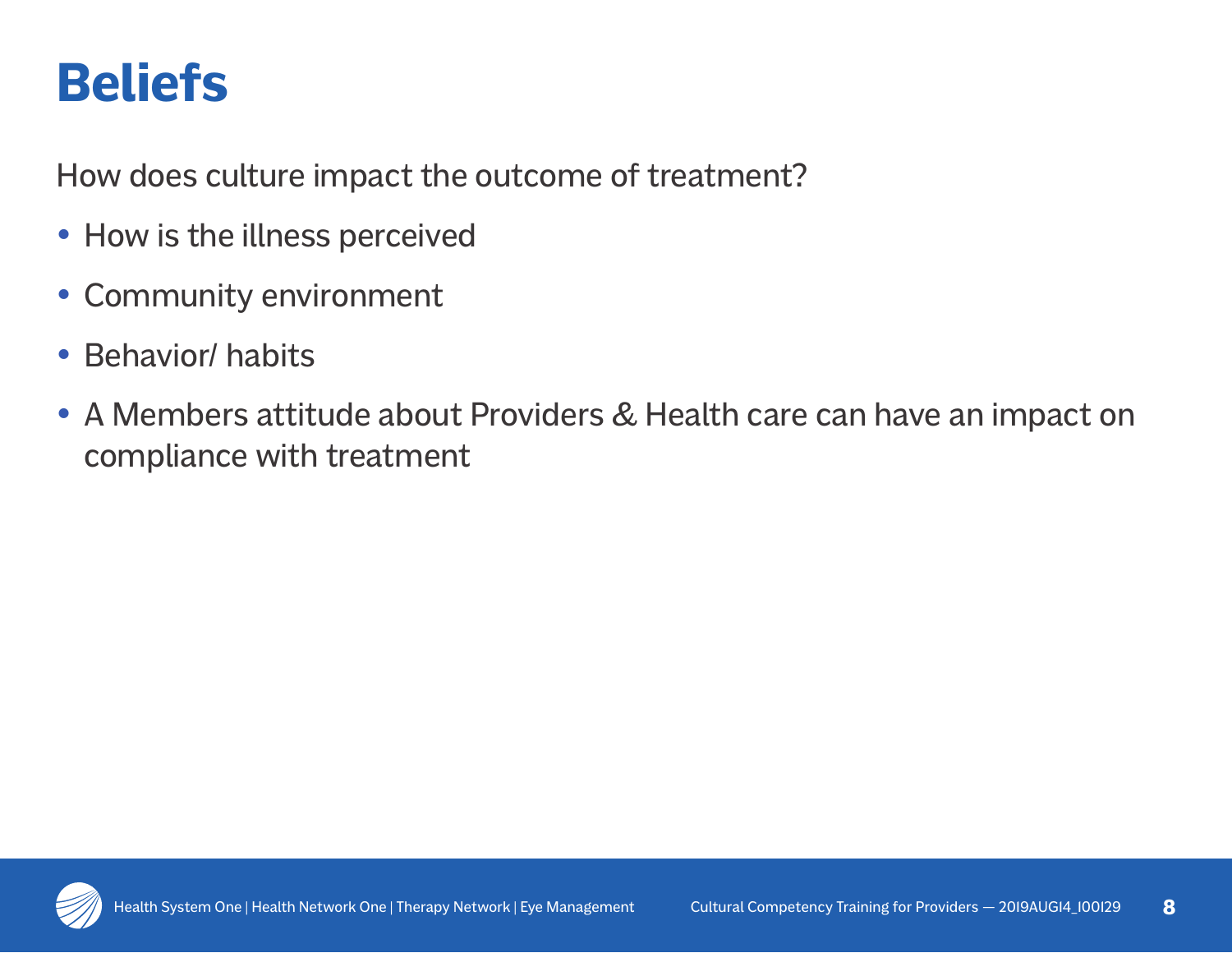## **Communication**

Communication is vital for the patient to receive adequate care

• Limited English Proficiency (LEP) - describes someone who has limited or inability to speak, read, write, or understand the English language

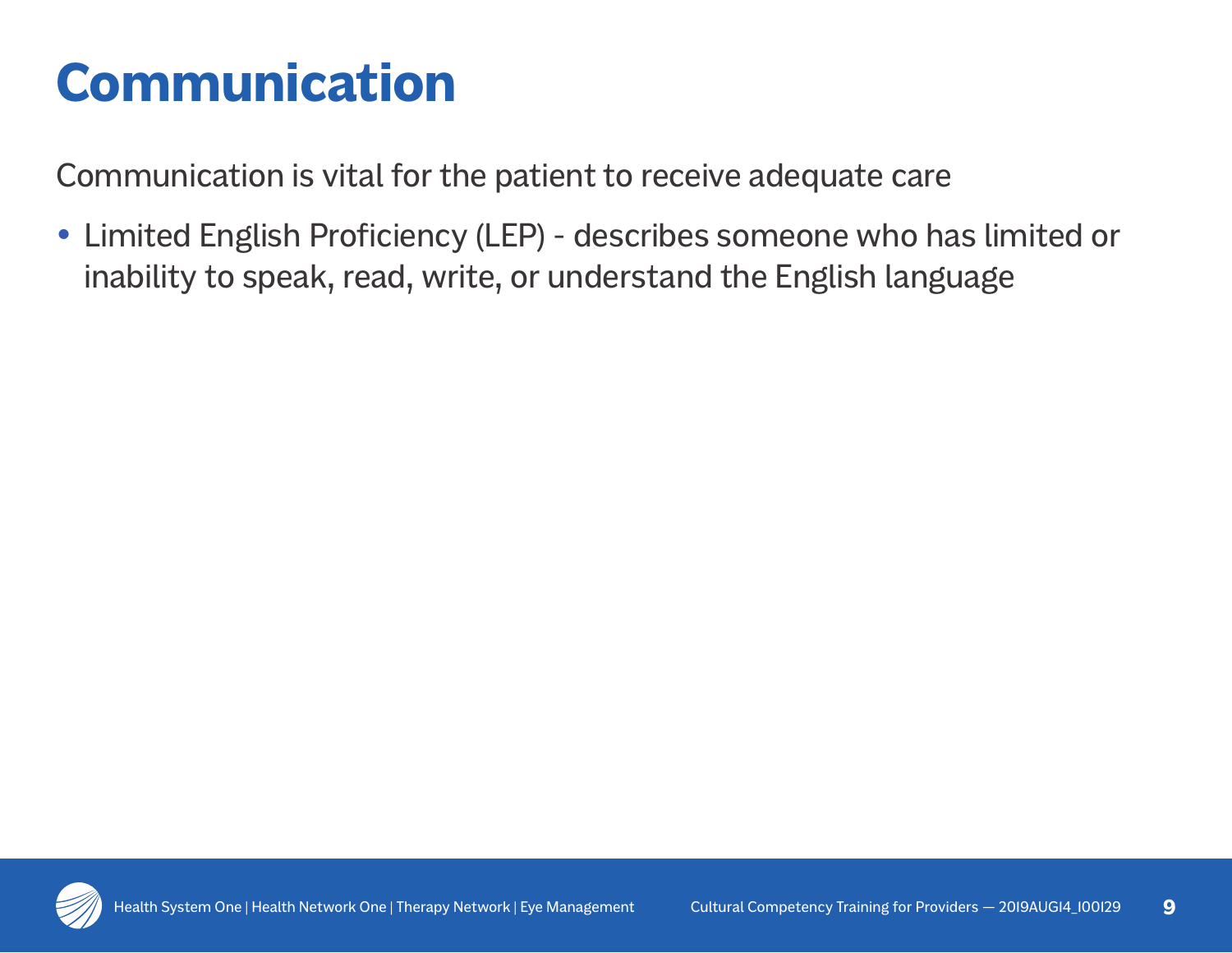# **Communication (continued)**

Patients with LEP may not understand health information concerning their care

- A translation service will be used for patients unable to speak English, if the enrollee's spoken language is outside of organizations in-house capabilities, which include: Spanish, Creole, and French.
- The UM staff will notify providers and patients of the availability of oral interpretation services and inform them how to access oral interpretation services, regardless of whether an Enrollee speaks a language that meets the threshold of a prevalent non-English language. There will be no charge to the member for translation services
- TTY/TDD services are available

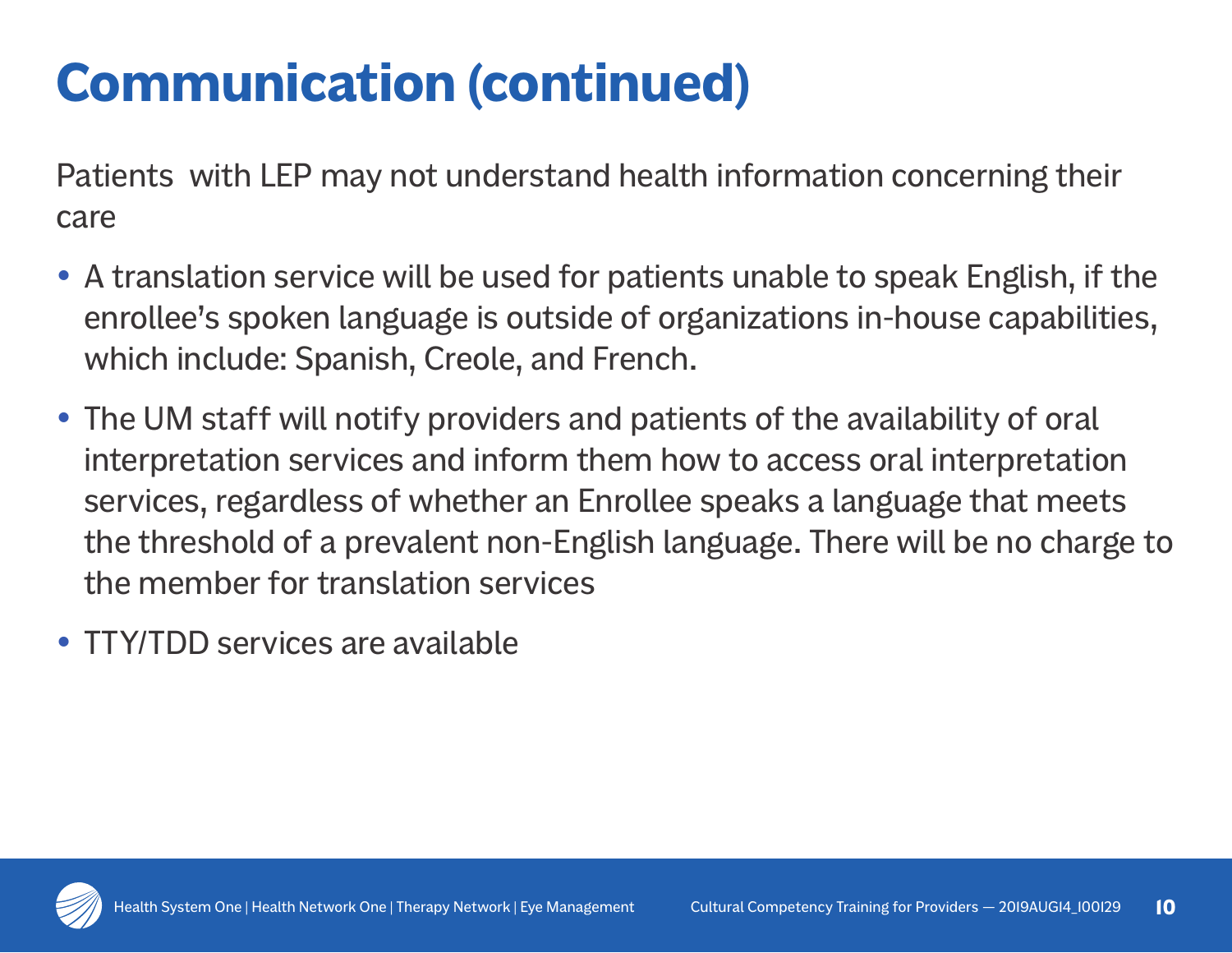# **Positive Communication**



Patient: If they tell you they forgot their glasses, because they are ashamed they can't read well.



**Response from provider:** Give clear instructions in different ways. Use "teach back" method.



Patient: I am more comfortable with a female doctor



**Response from provider:** Office staff should confirm preferences during appointment scheduling<sup>20</sup>

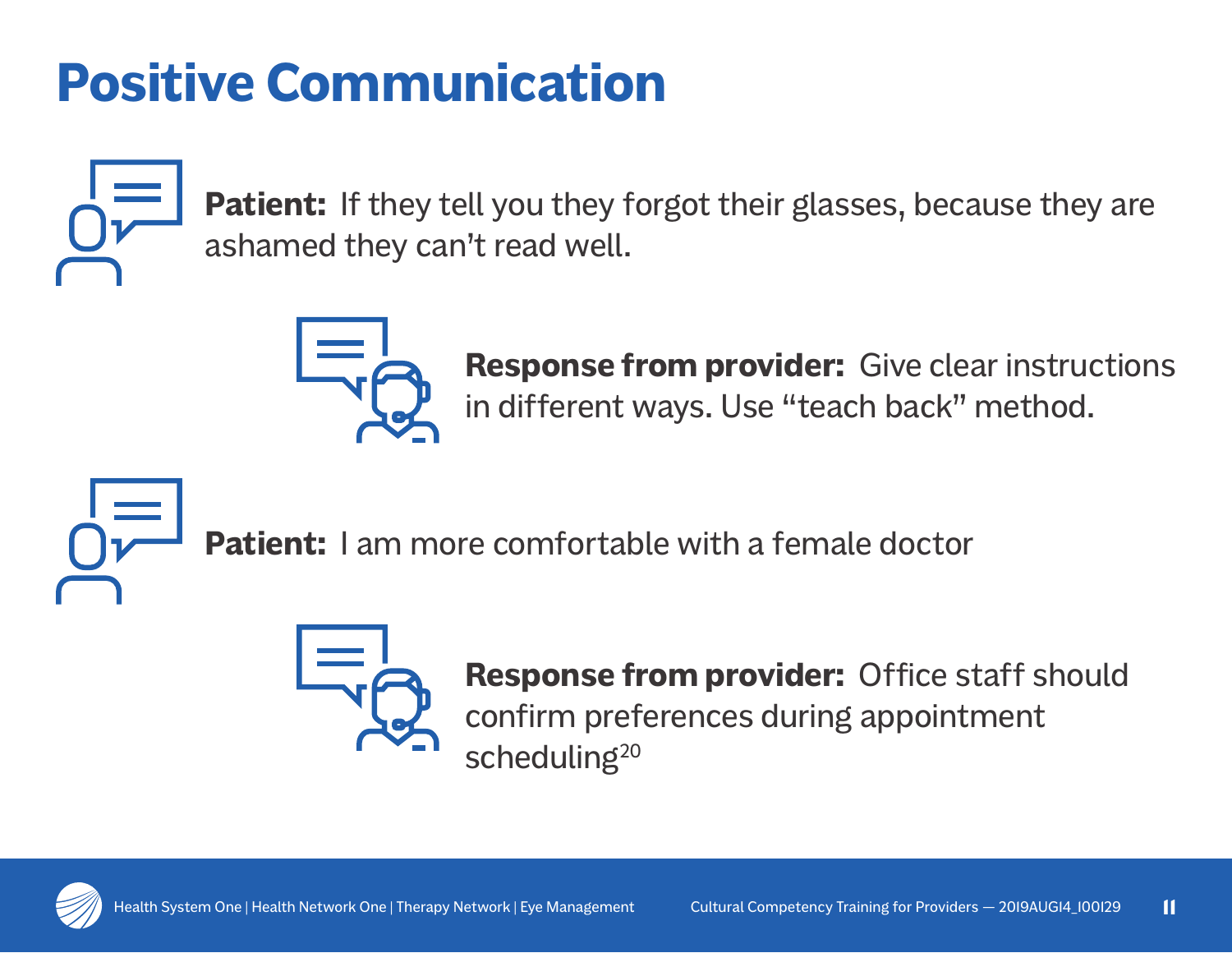# **Emotional Intelligence**

- Emotional intelligence (EQ) is the ability to identify, use, understand, and manage your own emotions in positive ways to relieve stress, communicate effectively, empathize with others, overcome challenges and defuse conflict.18
- By understanding your emotions and how to control them, you're better able to express how you feel and understand how others are feeling.
- This allows you to communicate more effectively and forge stronger relationships, with patients.18

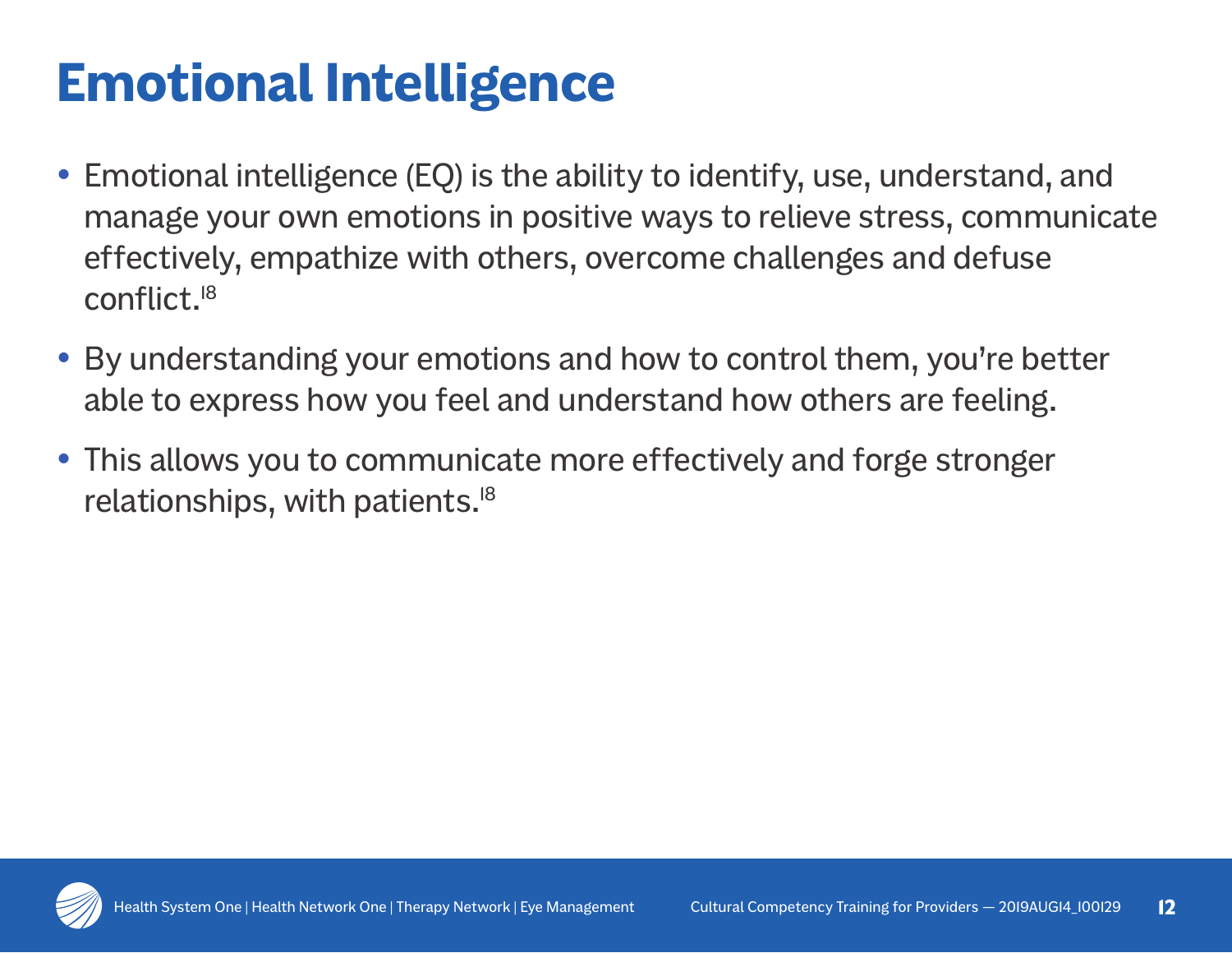# **Emotional Intelligence at work**

You are a manager in an organization or practice owner that is trying to encourage respect for racial and ethnic diversity. You overhear someone telling a racist joke. What do you do?



**Speak up on the spot, saying that such jokes are inappropriate and will not be tolerated in your organization.** 

The most effective way to create an atmosphere that welcomes diversity is to make clear in public that the social norms of your organization do not tolerate such expressions. Confronting the behavior privately lets the individual know the behavior is unacceptable, but does not communicate it to the team. Instead of trying to change prejudices (a much harder task), keep people from acting on them.

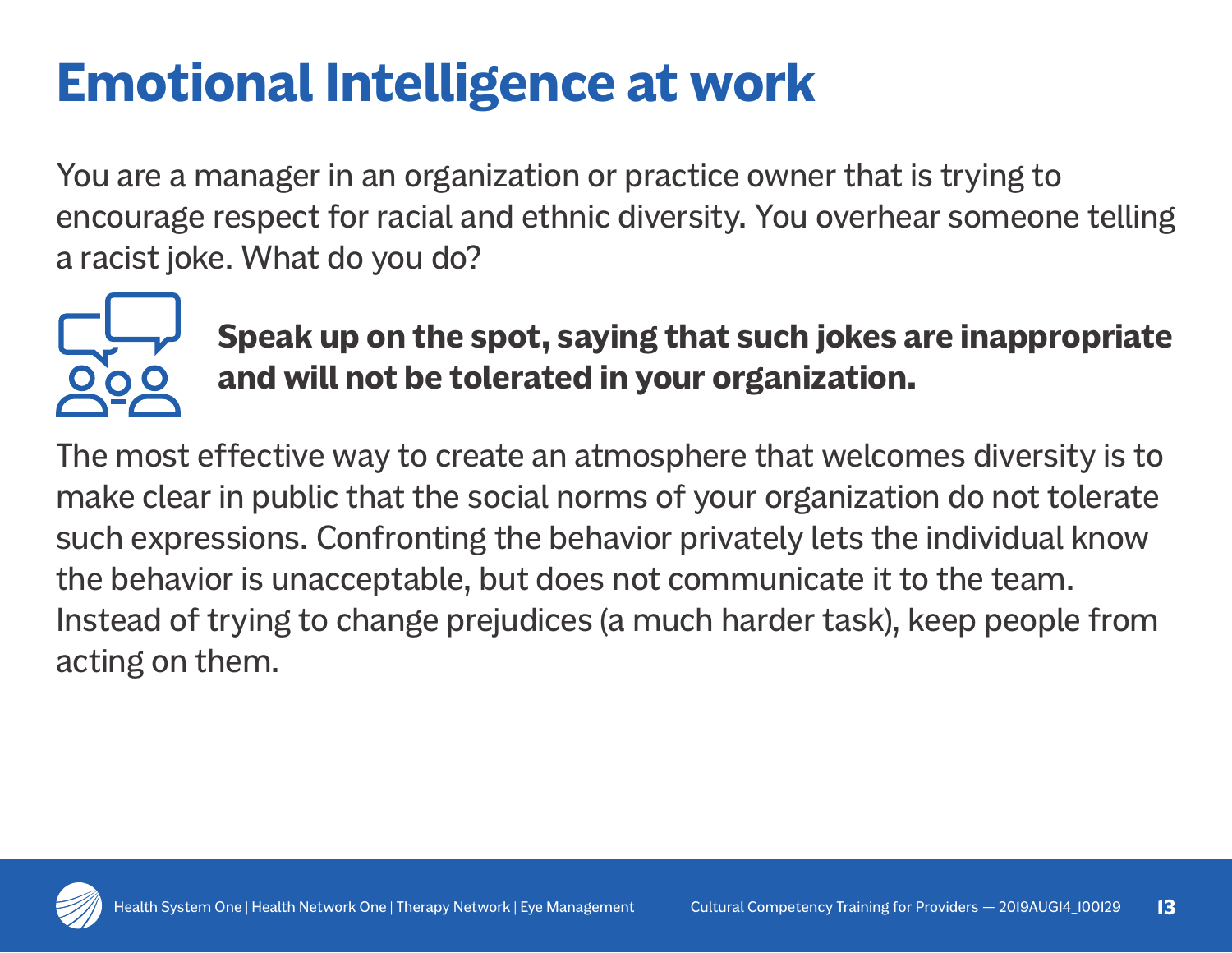#### **Tools**

Teach back method is a way of confirming the patient understands by asking the patient to state in their own words what they need to know or do about their health, which:

- Improves patient understanding and adherence
- Decrease call backs & cancelled appointments
- Improve outcomes and satisfaction
- Use clear plain language when talking to patients<sup>19</sup>

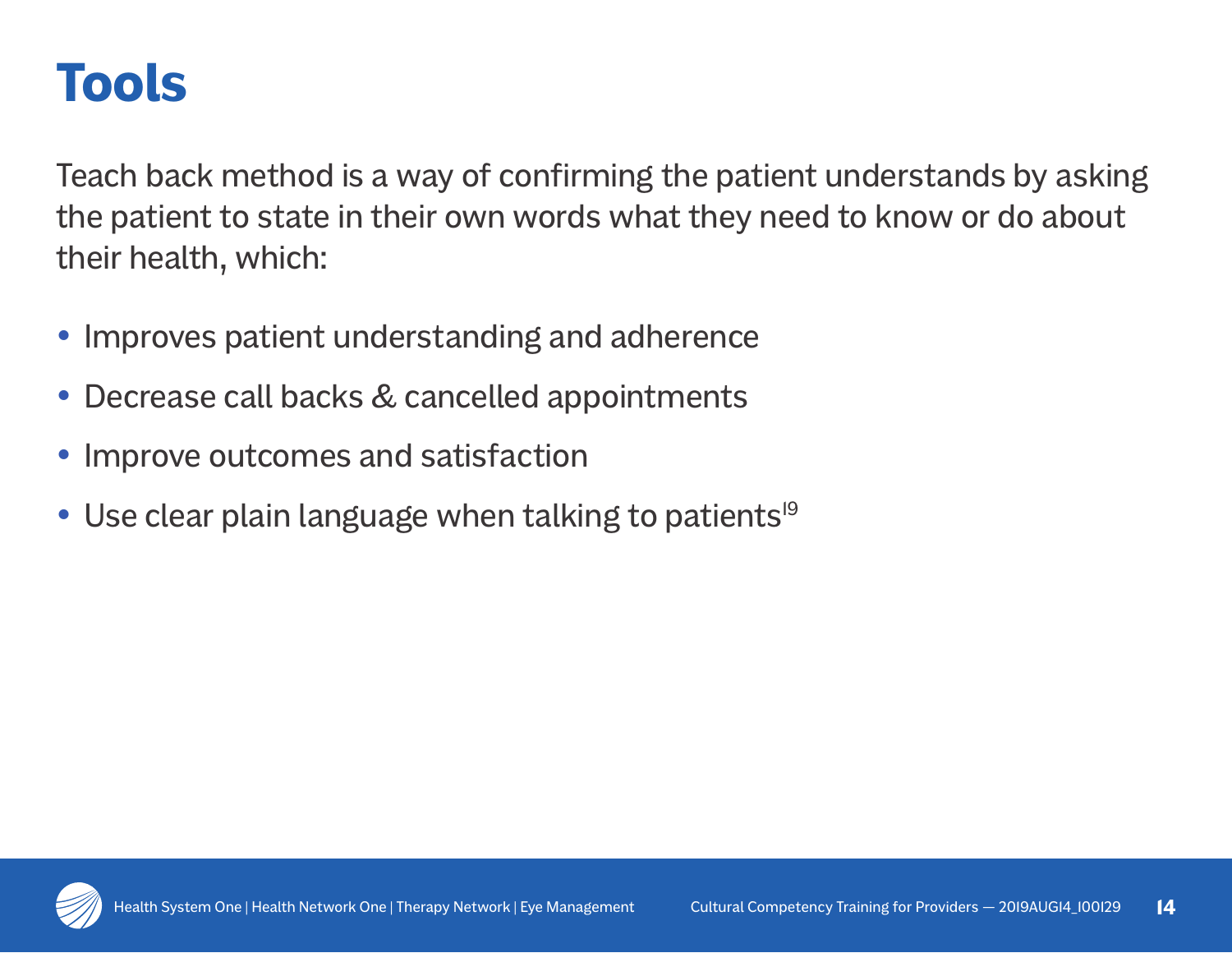## **Subcultures**

- A subculture is an ethnic, regional, economic, or social group
- Cross-cultural health care teaches people in the health care industry how to relate to people of different sections of society

Cultural differences, it is important to understand and respect the values, beliefs, and customs, norms, and traditions of different people

- Consider the person's cultural views concerning
- Eye contact
- Personal space
- Respect for authority

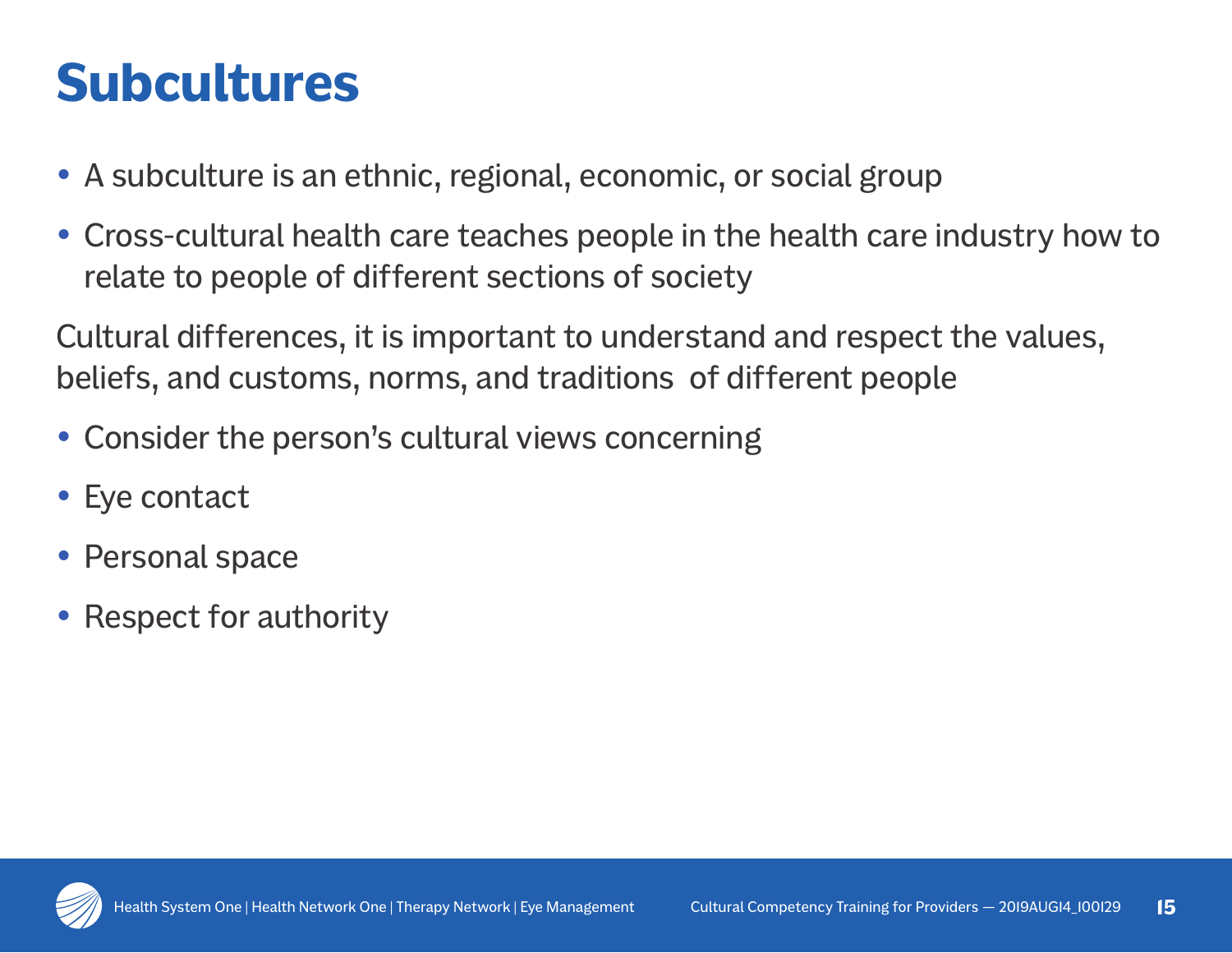# **Seniors & People with Disabilities**

Ask a person with a disability first before providing assistance like holding their arm to help them out of a chair. When dealing with seniors, consider the possible challenges and impairments:

- Hearing
- Visual
- Cognitive
- Physical
- Taking multiple medications
- Dependent on care givers

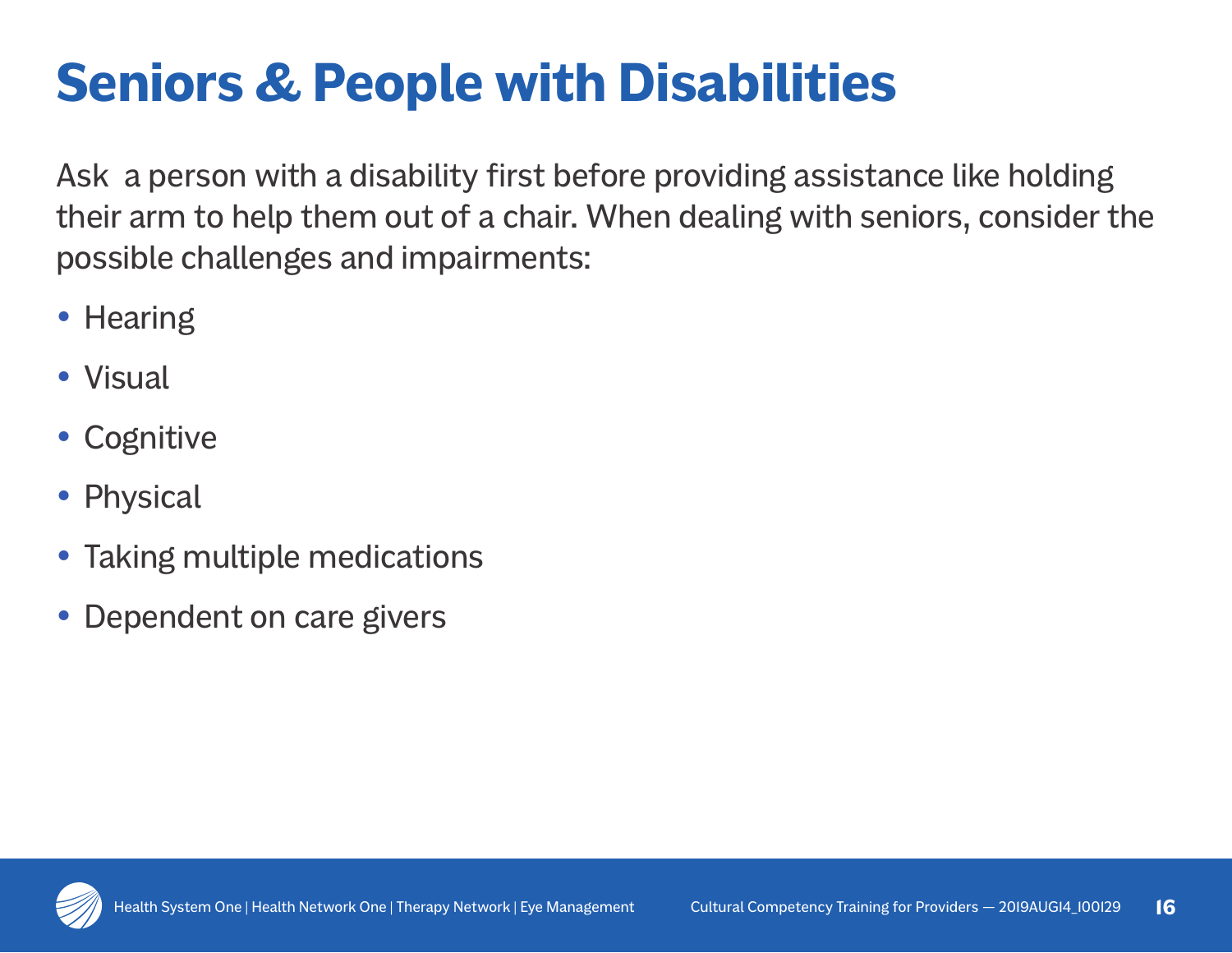# **Possible Barriers to Cultural Competency**

- Lack of diversity in leadership
- System not designed to meet the needs of a diverse population
- Poor communication between providers and patients of different cultural backgrounds

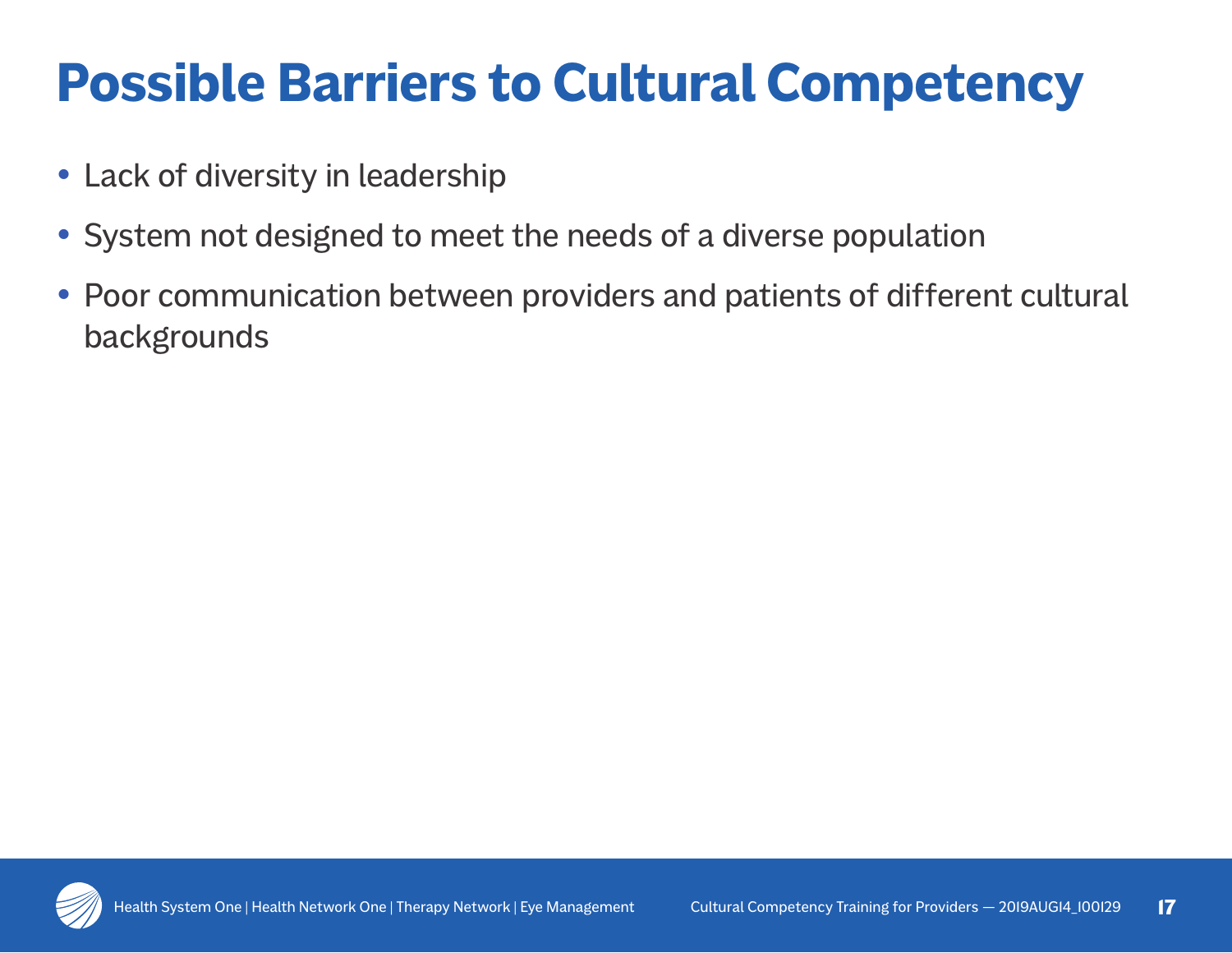# **Benefits of Cultural Competency**

Healthcare experts identified a connection between cultural competence and quality improvement, and the elimination of racial and ethnic disparities.

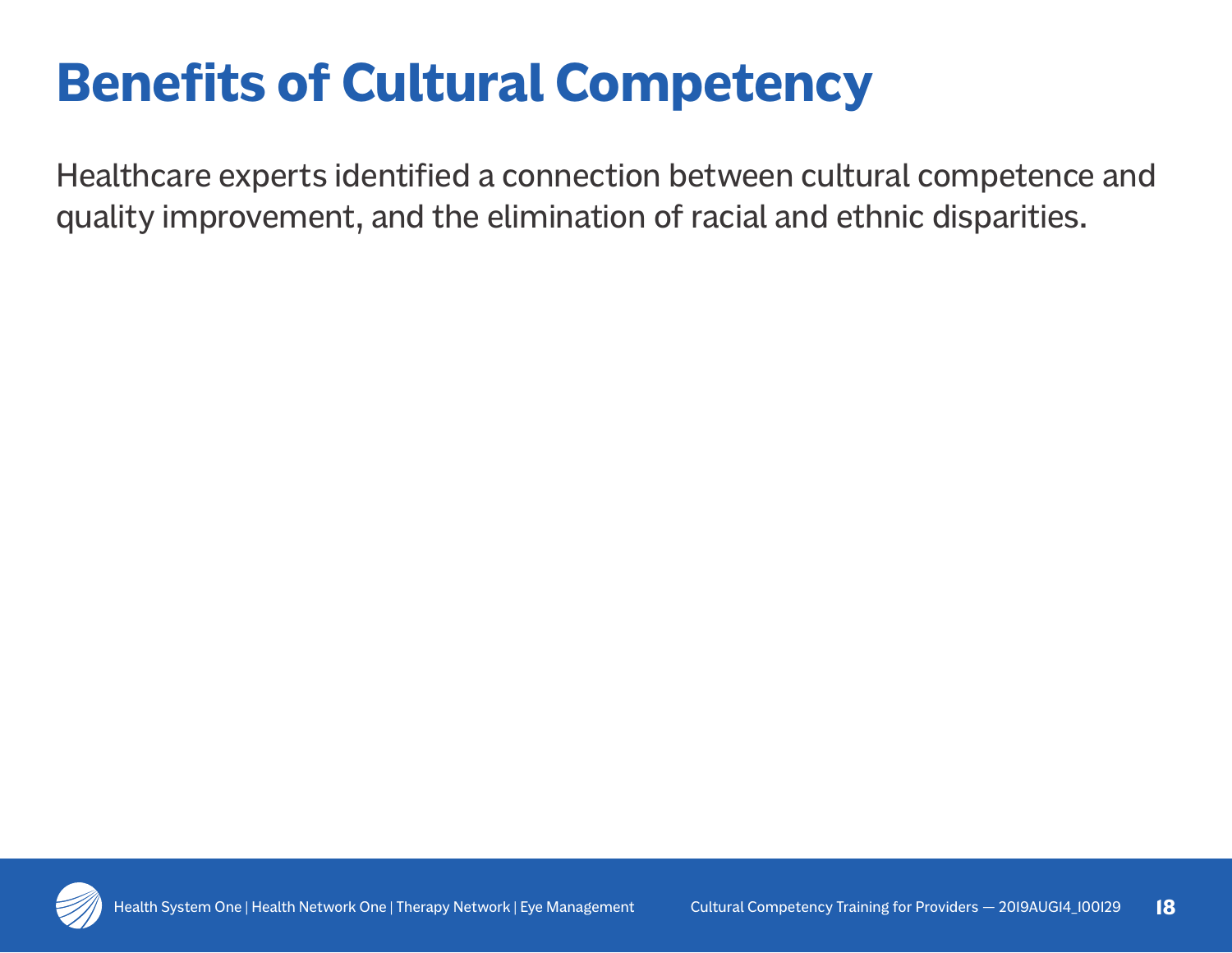# **LGBTT+ Cultural Competence training**

Handling with sensibility the LGBTT population when requesting health care related services.

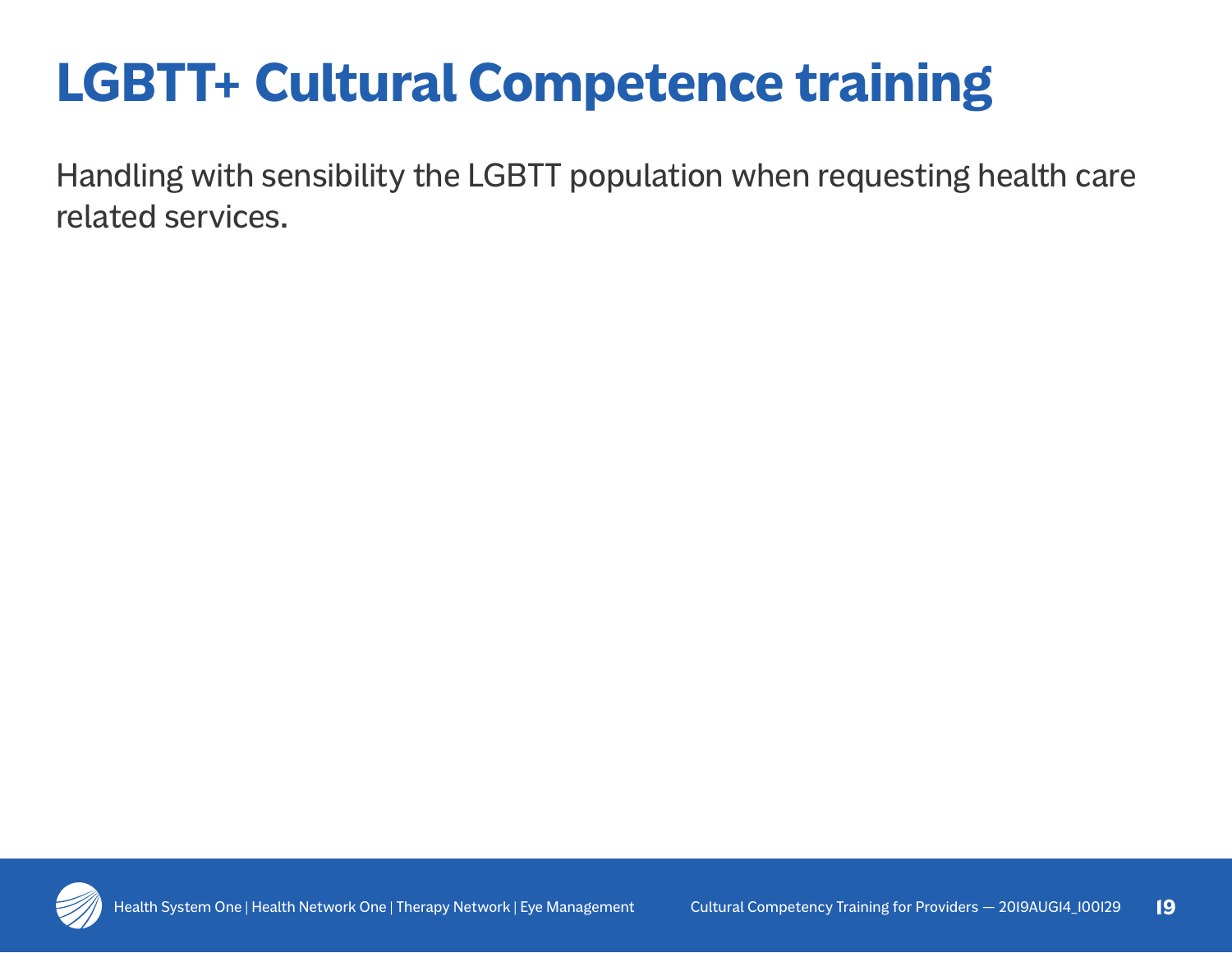## **Objectives**

- To know the regulatory and legal basis that supports anti-discrimination efforts based on sexual orientation and gender identity
- To distinguish among sexual orientation and gender identity
- To know a basic guideline which provides tools to handle with sensibility the LBGTT+ population when requesting health care services.

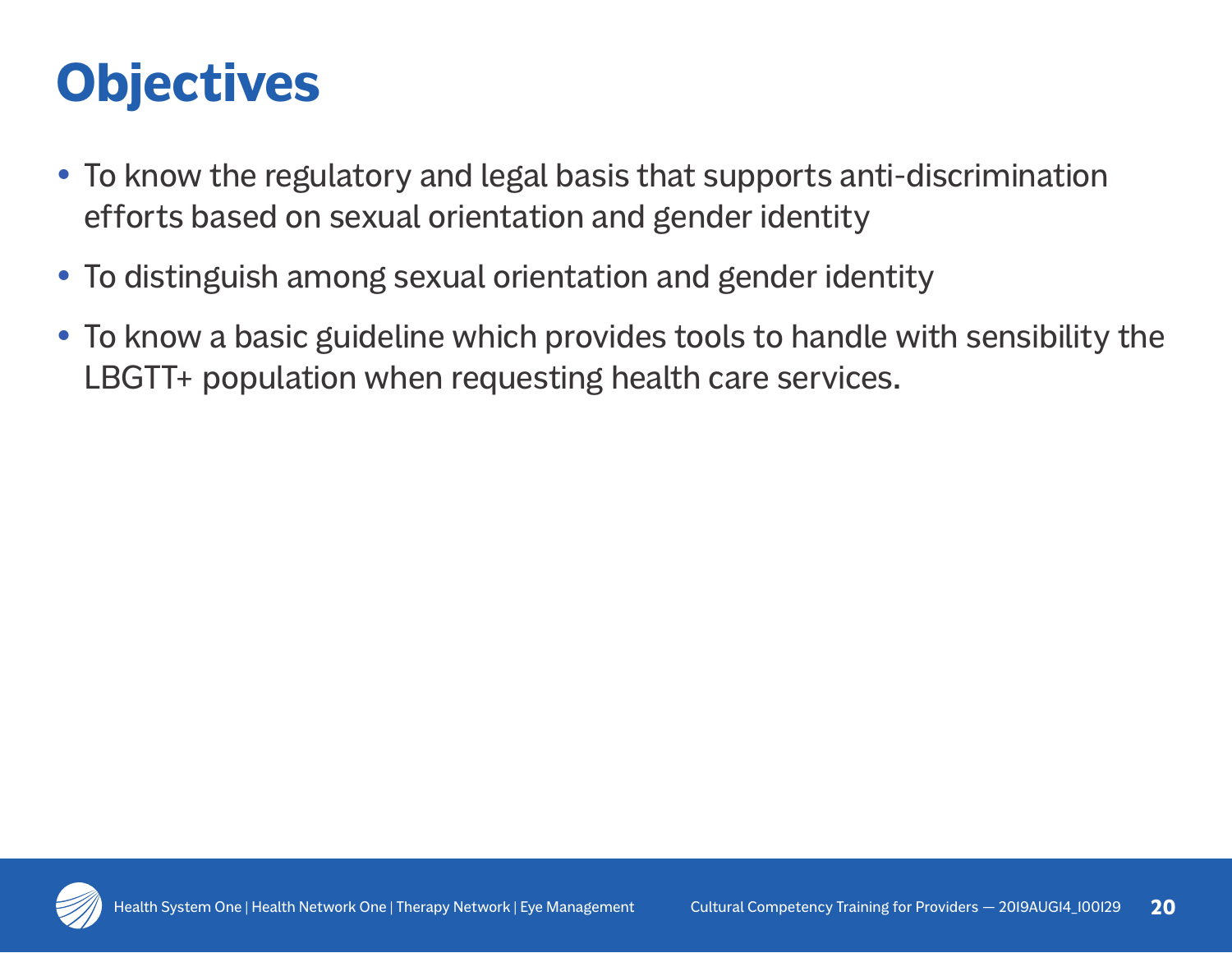## **Laws and Regulations**

Section 1557 is the nondiscrimination provision of the Affordable Care Act (ACA). The law prohibits discrimination on the basis of race, color, national origin, sex, age, or disability in certain health programs or activities. This Section prohibits health insurers to design a health coverage which includes benefits that can be discriminatory for transgender persons. The OCR (Office of Civil Rights)has been enforcing this provision since it was enacted.

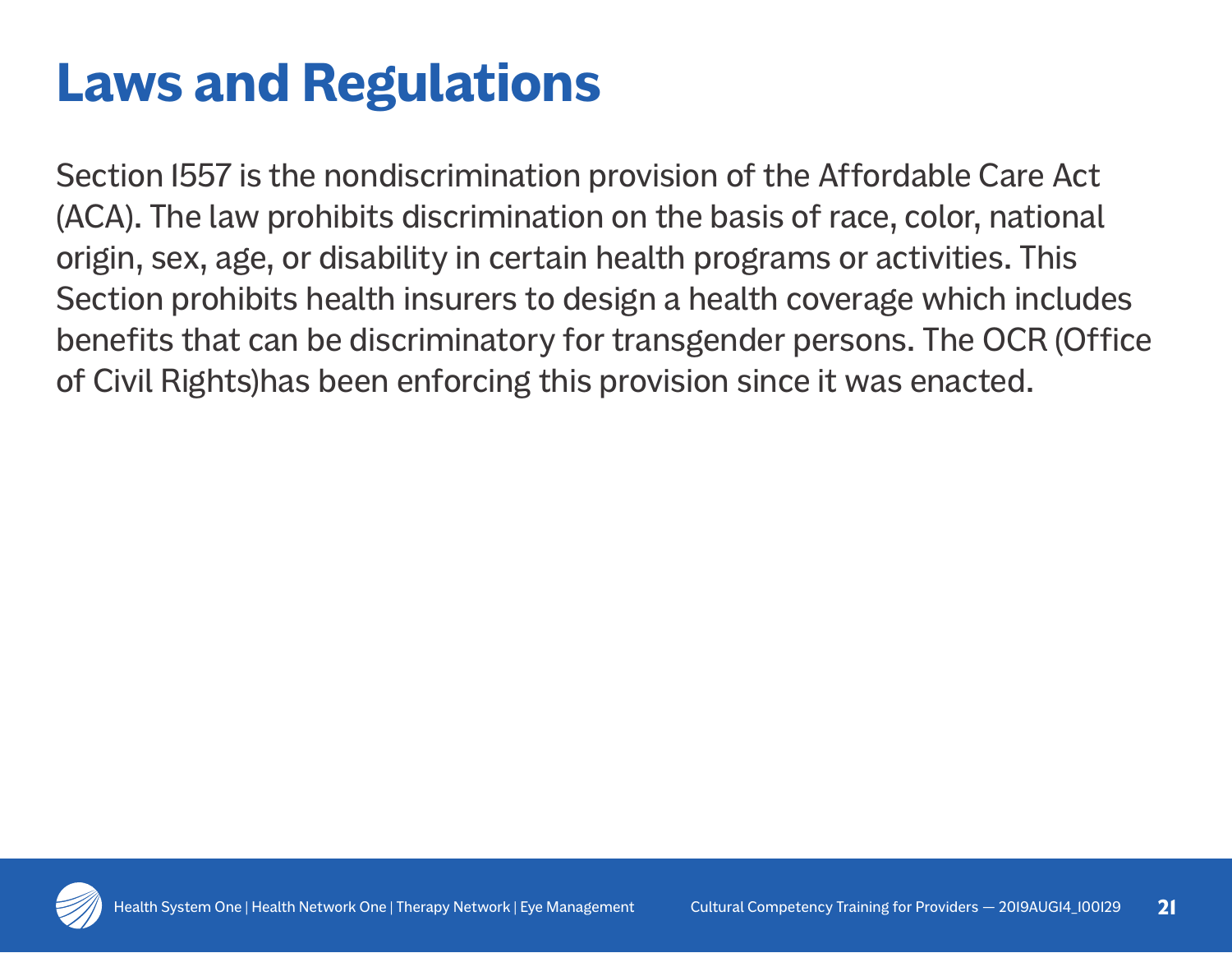## **Puerto Rico Plans**

The Governor of Puerto Rico issued an Administrative Bulletin "Orden Ejecutiva 2017-037", indicating that Puerto Rico's public policy prohibit any kind of discrimination including gender identity, gender expression or individual's real or perceived sexual orientation.

#### **Amended Normative Letter 19-0305**

• ASES reaffirms the public policy established by the Puerto Rico Government to ensure strict compliance with the anti-discrimination efforts, when beneficiaries of the Lesbian, Gay, Bisexual, Transgender and Transsexual population seeks for health care services.

\* ASES: Administración de Seguros de Salud de Puerto Rico

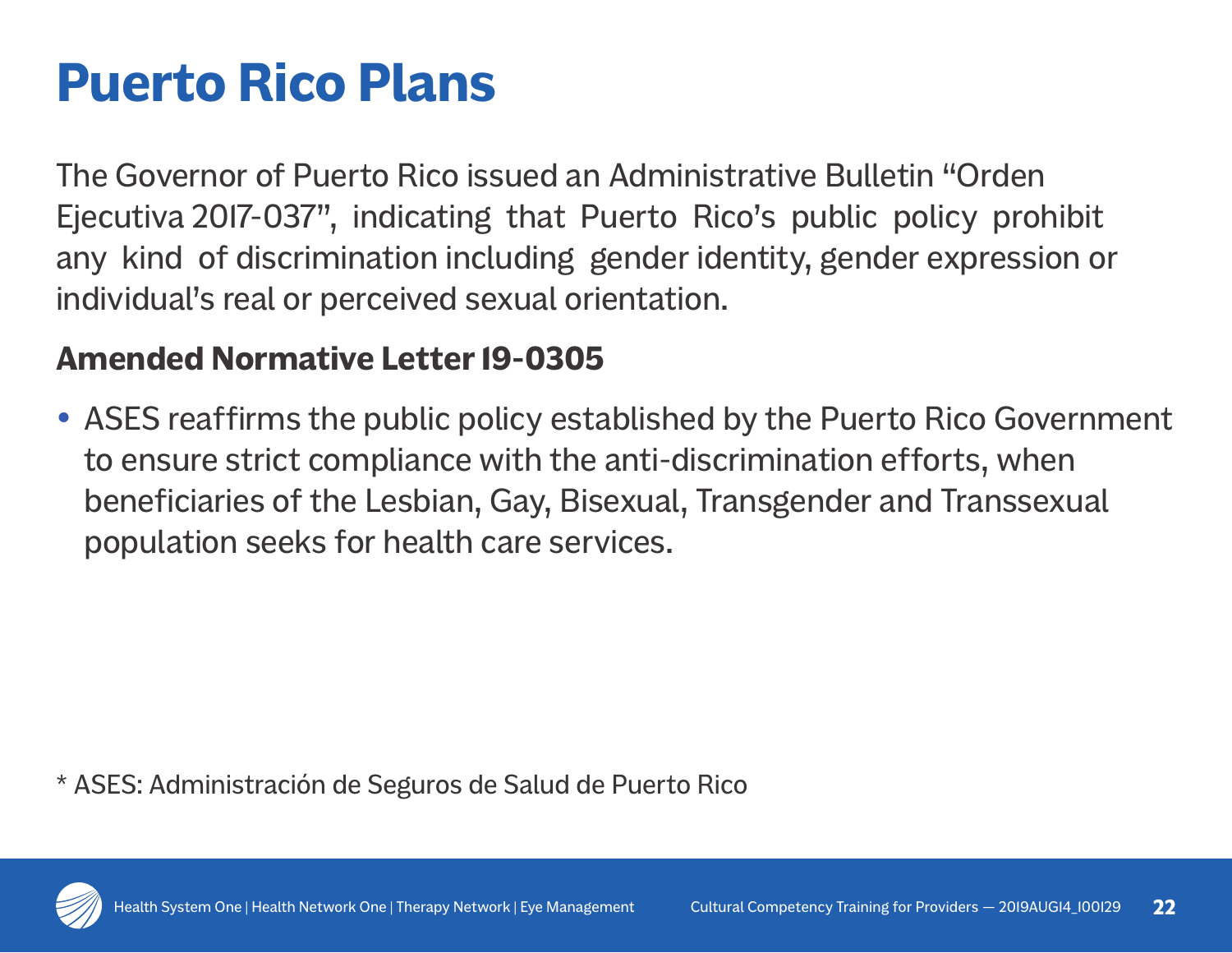## **Sexual Orientation and Gender Identity are two different concepts**

**Sexual Orientation:** tells you how a person characterizes their sexual and emotional attraction to others.

**Gender Identity:** is a person's internal sense of being a man, woman, both, neither, or another gender. Most people have a gender identity that is the same as the sex they were assigned at birth. However, some people have a gender identity that does not correspond to the sex they were assigned at birth. The term **transgender** is used to describe these individuals.

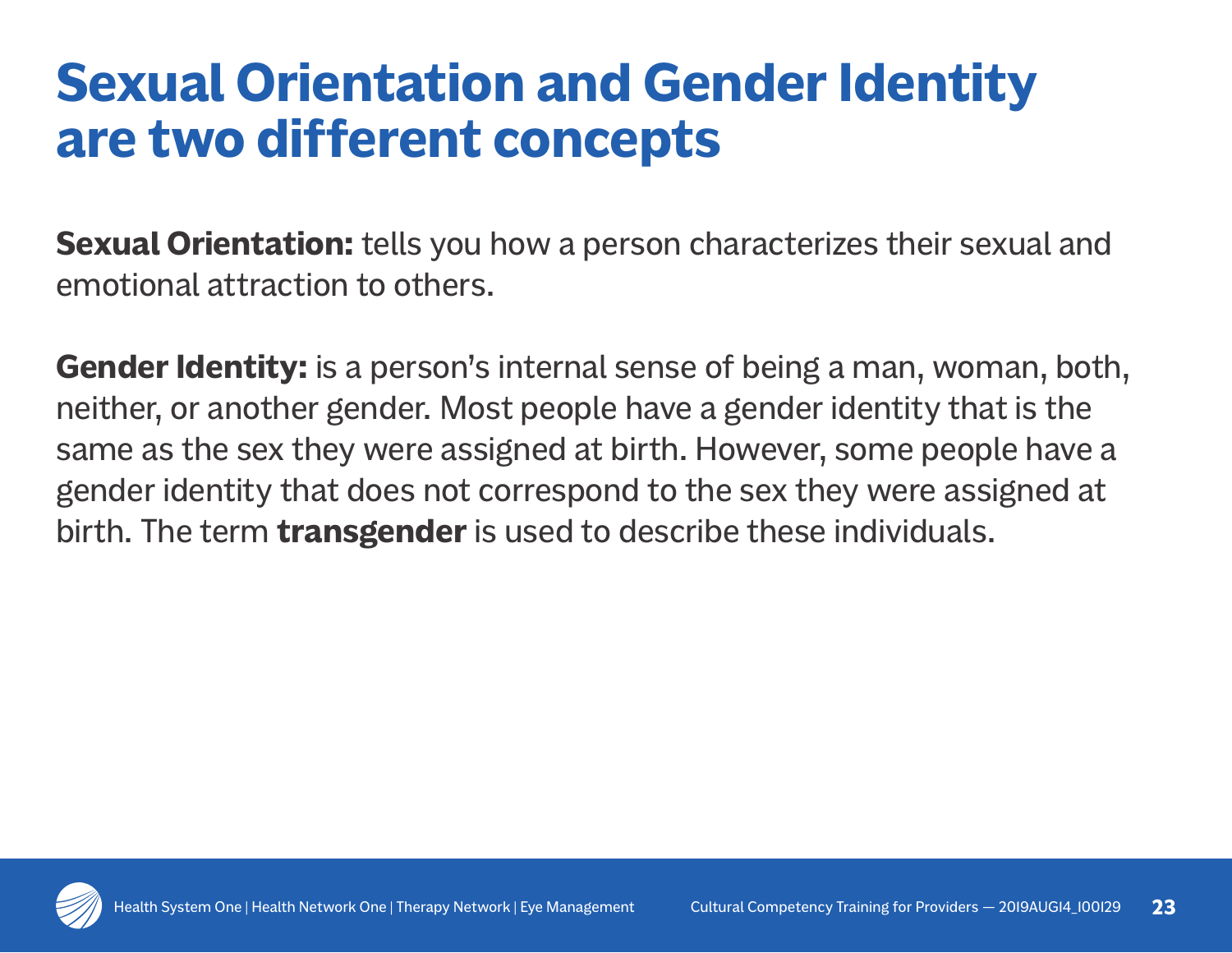### **Common words to describe sexual orientation**

- **Heterosexual** (straight) is a sexual orientation that describes women who are emotionally and sexually attracted to men, and men who are emotionally and sexually attracted to women.
- **Gay** is a sexual orientation that describes a person who is emotionally and sexually attracted to people of their own gender. It is more commonly used to describe men.
- **Lesbian** is a sexual orientation that describes a woman who is emotionally and sexually attracted to other women.
- **Bisexual** is a sexual orientation that describes a person who is emotionally and sexually attracted to people of their own gender and people of other genders.

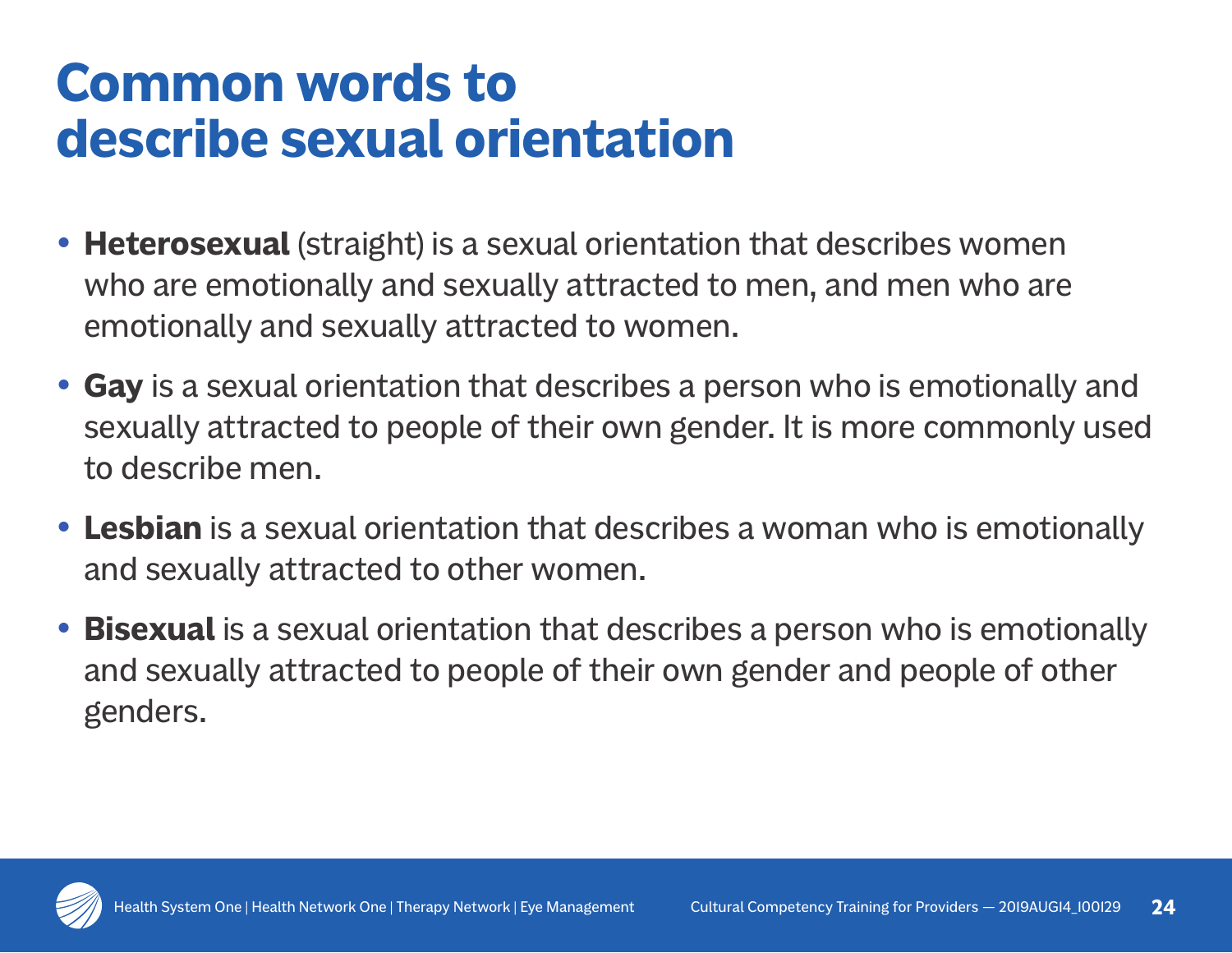## **Gender Identity describes a wide range of people, including the following:**

- **Transgender:** A umbrella term describing the state of a person's gender identity which does not necessarily match the gender they were assigned at birth. Transgender people may or may not decide to alter their bodies hormonally and/or surgically.
- **Transsexuals:** They identify themselves with a gender which does not match the gender they were assigned at birth. Transsexual people decide to alter their bodies hormonally and surgically to match the gender they identify with.

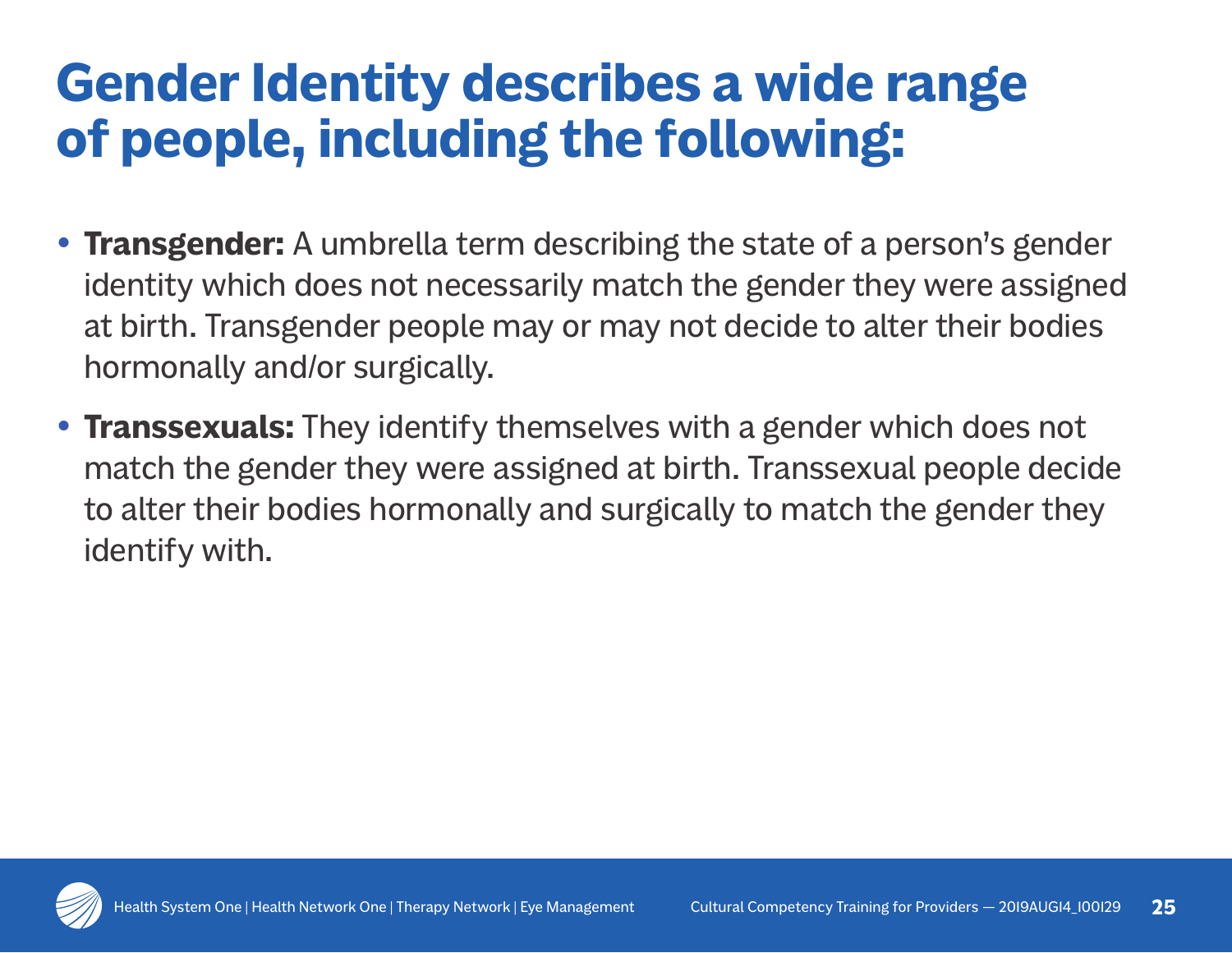## **Barriers when receiving health care services**

- There are different reasons why LGBTT+ people may have difficulty accessing health care services, among those are: Discrimination and/or unnecessary expressions toward them.
- In some cases, health care services could be denied to them, which can cause serious and catastrophic consequences to their health.

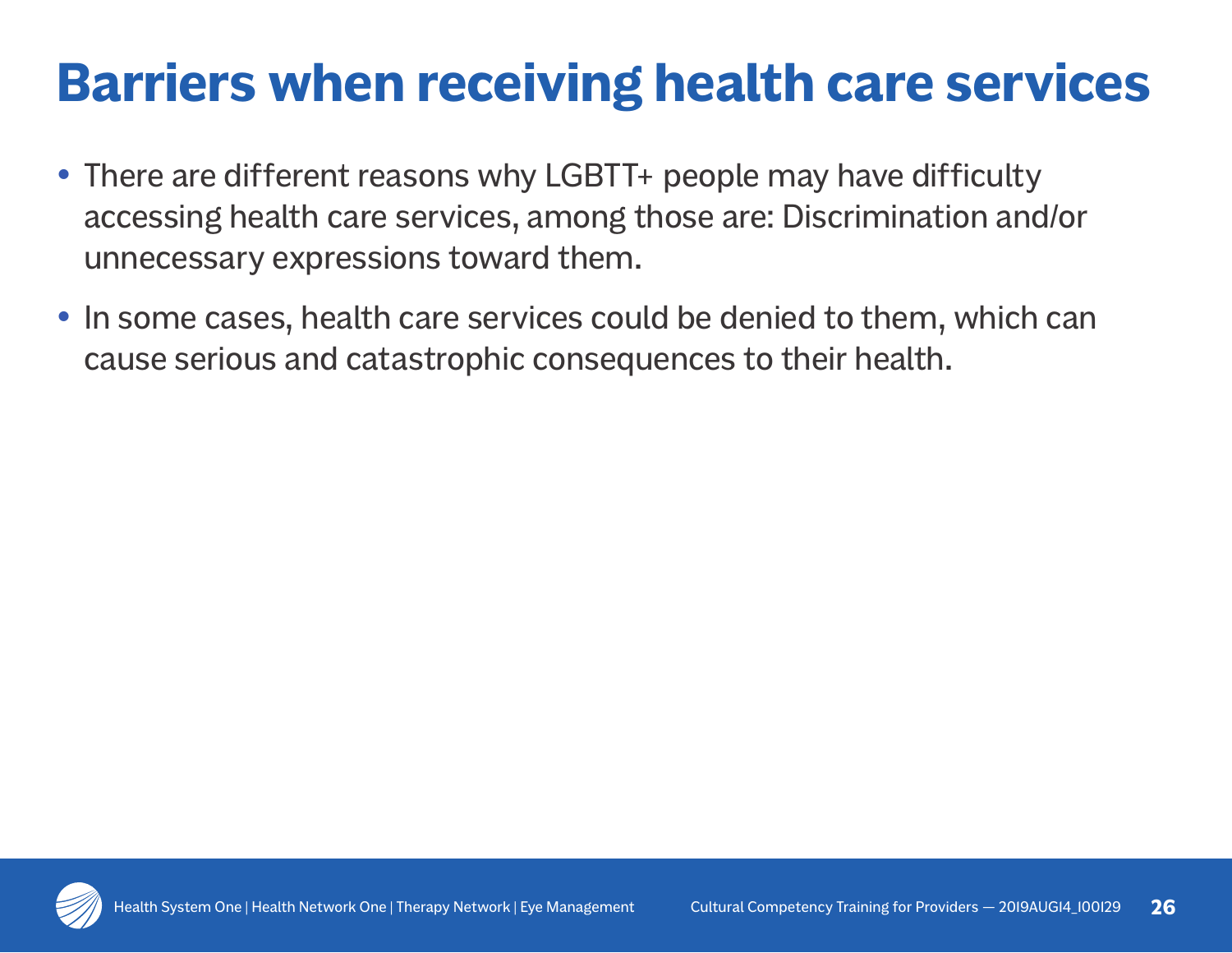

**Basic guidelines to handle with sensibility the LGBTT population when they request health care related services**

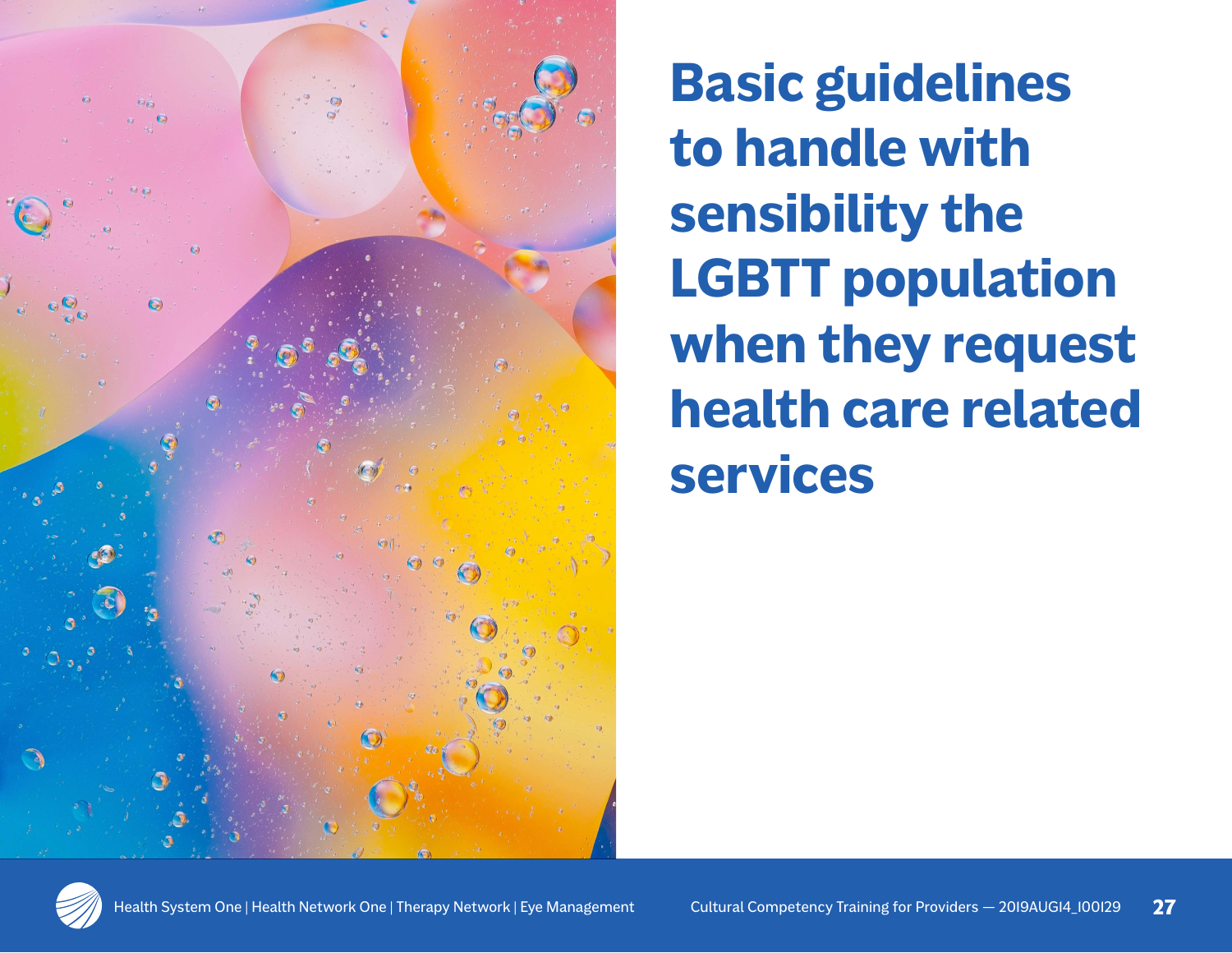# **Cultural Competence and Sensibility**

**Cultural Competence** is about being respectful and receptive towards the beliefs, practices, and needs of the diverse groups of the population being able to interact effectively with the different groups that composed our society.

**Diversity** is what makes us unique. Which aspects are included on diversity?

Race, color, religion, age, socio-economic status, sexual orientation, gender, identity, nationality, disability among others.

Resource: Us Department of Health and Human Services

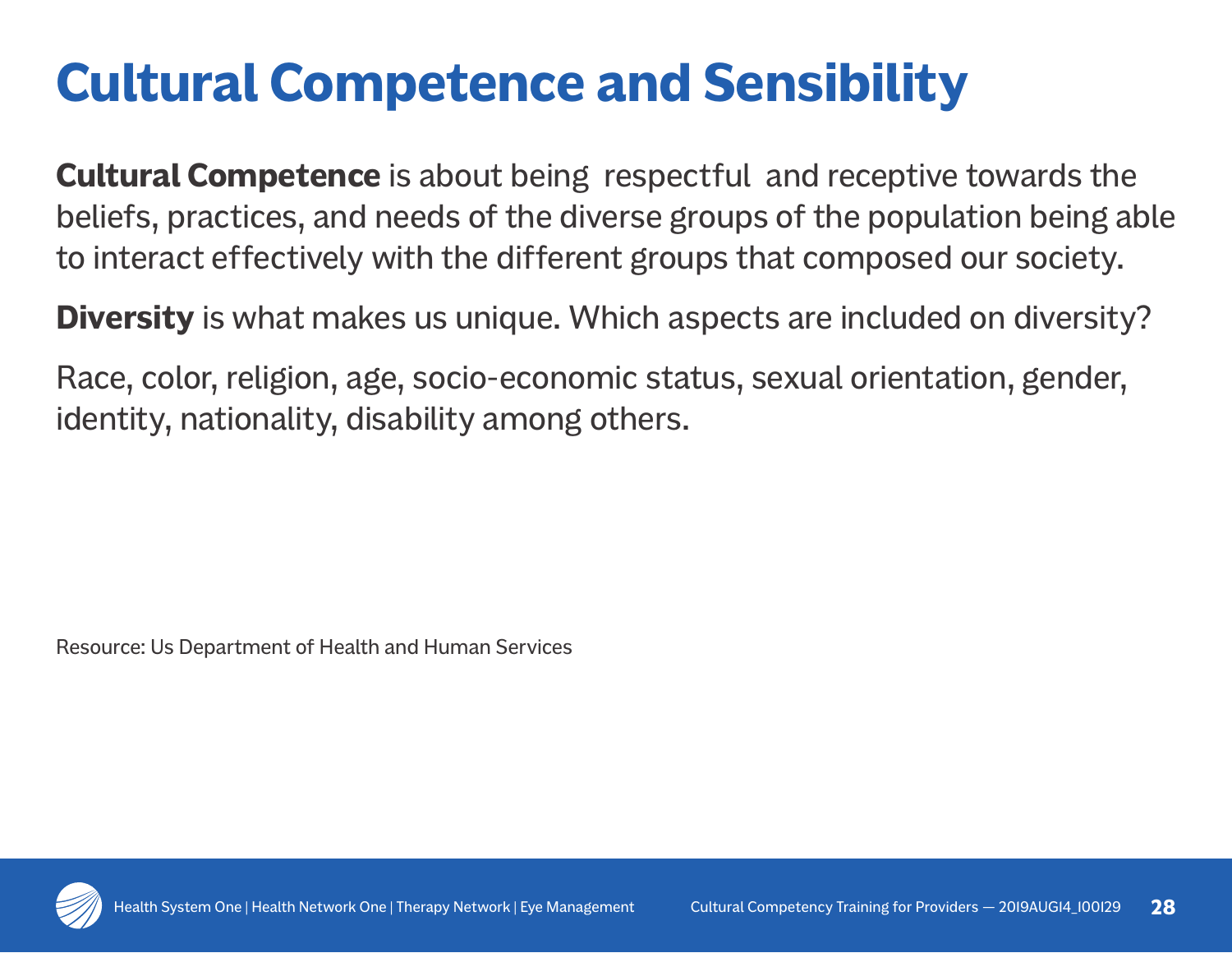## **What can you do to render a service with sensibility?**

- Respect diversity. Make others feels safe in a comfortable and open environment.
- Treat others with courtesy.
- Be inclusive, give equal services to all people without distinctions or discriminatory attitudes.
- Listen carefully to all client's needs, when they call or visit the office.
- Give the extra mile when attending the person.
- Don't promise what you can't accomplish.
- Be creative so you can be able to offer a good service, by making sure that you follow the established policies and procedures.

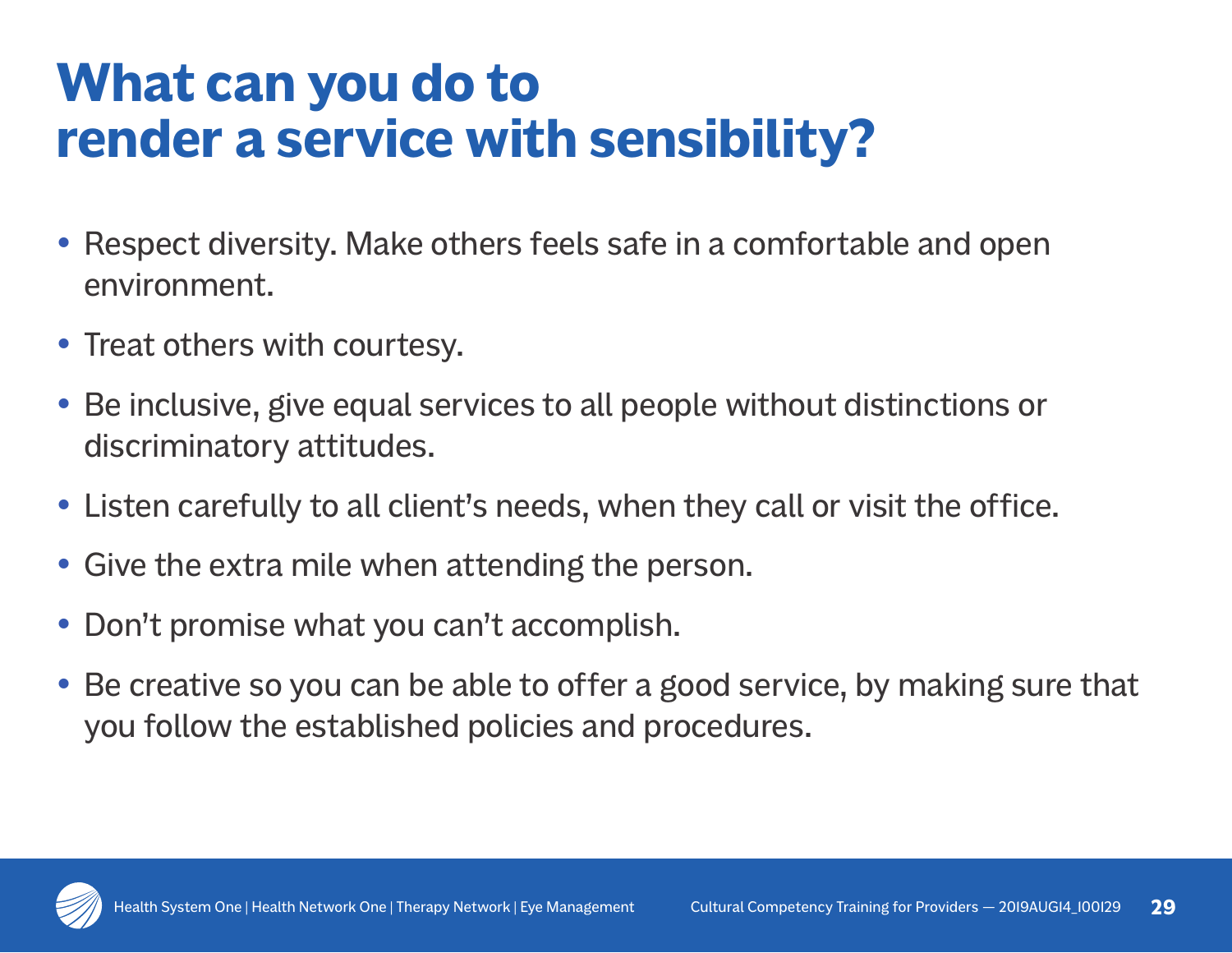## **What can you do to render a service with sensibility?**

- Use a simple, respectful and easy to understand language.
- Use the words "Thank you", "good morning" etc. when attending people
- Avoid the use of slang.
- Recognize each individual's identity, listen how the person refers to himself/ herself.
- Do not use any negative comments or body language to anyone who visit your offices.
- Avoid offensives and discriminatory jokes
- Do not deny any bathroom facility to a person for gender identity or sexual orientation reasons.

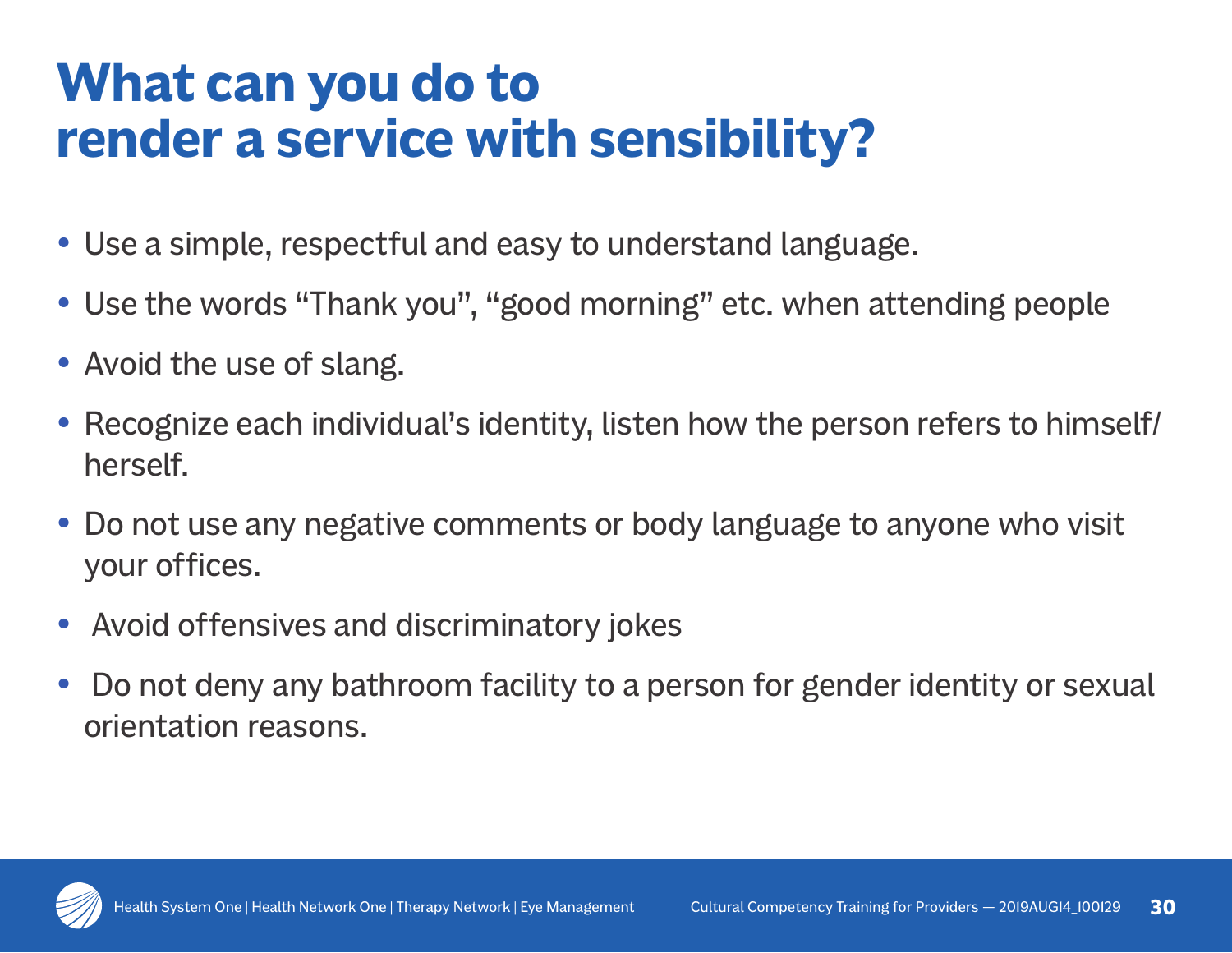## **What can you do to render a service with sensibility?**

- Do not make assumptions about people's gender identity or sexual orientation.
- Be flexible and non judgmental
- Familiarize with LGBTT+ concepts
- Do not make unnecessary questions, ask yourself before asking any questions if the requested information is important to provide health care services.
- Keep in mind that different gender identity or sexual orientation expressions exist.
- Do not demonstrate surprise or disapproval to an affiliate's sexual orientation or gender identity.

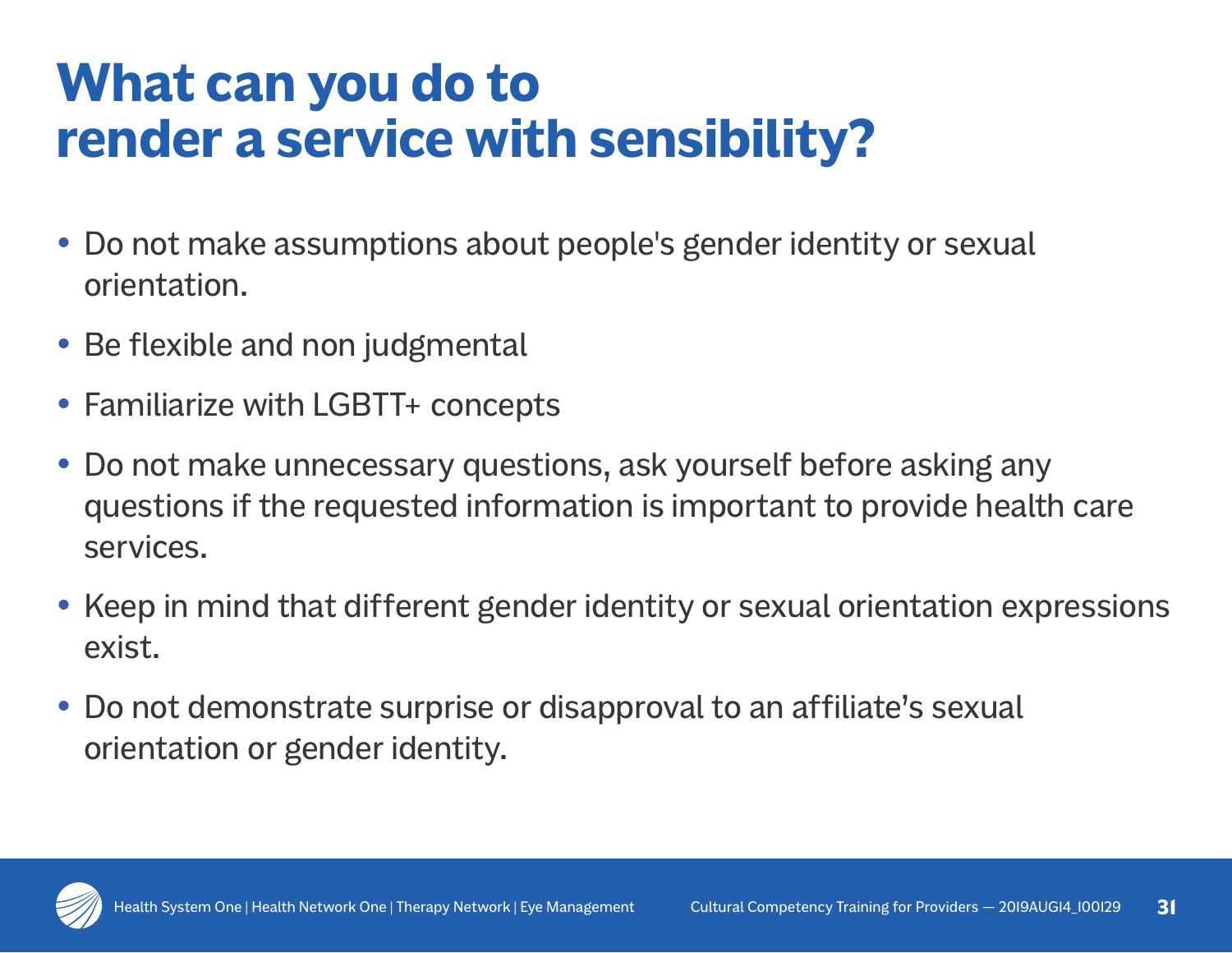# **Cultural Competency's Mission**

- When we create an environment free of discrimination, everything around us becomes more sensible and inclusive by making people feel more comfortable when asking for health care related services without any fear of being judged or rejected by others.
- Health System One, complies with applicable Federal civil rights laws and does not discriminate on the basis of race, color, national origin, age, disability, or sex.

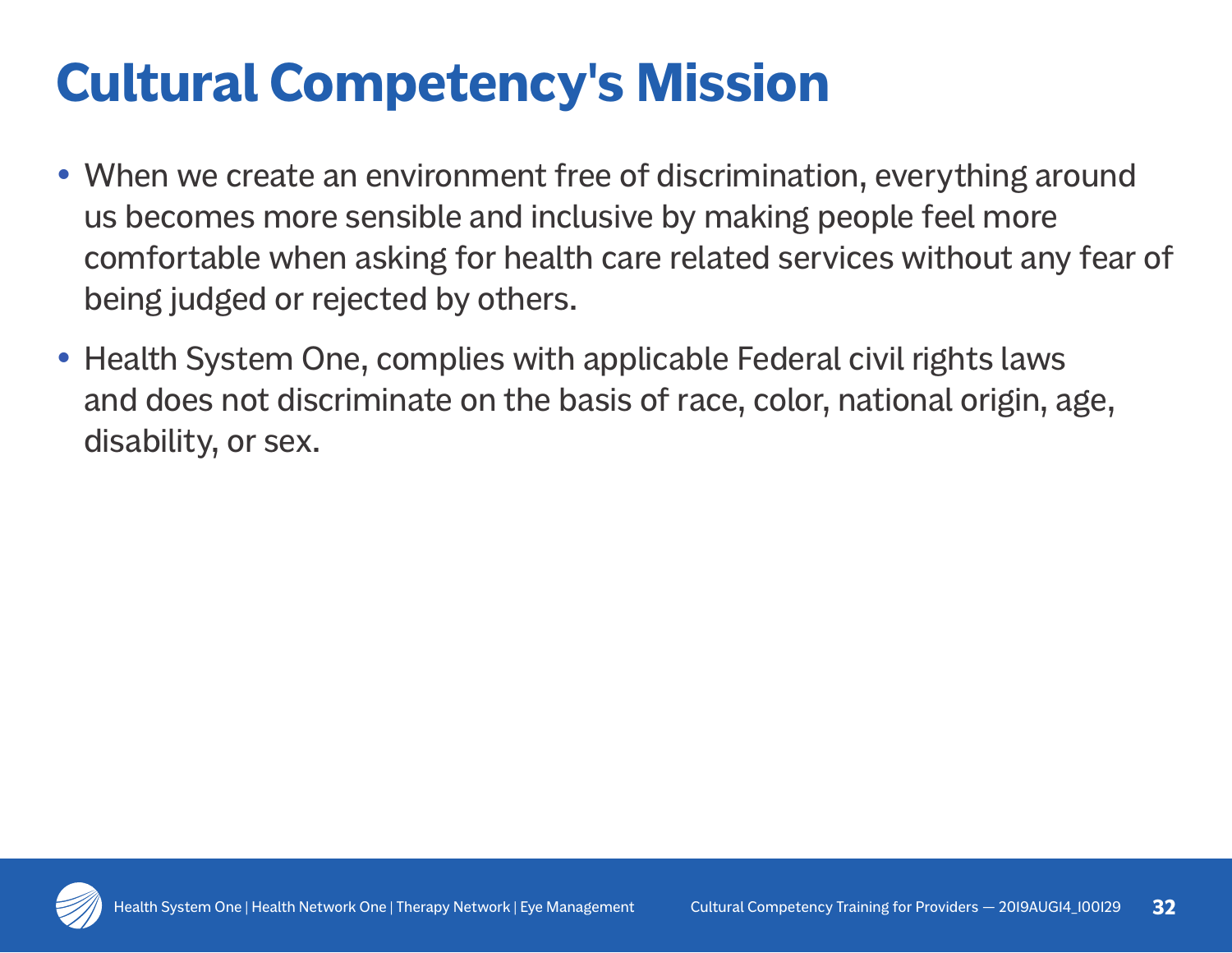# **Reporting**

If a person believes that Health System One has failed to provide these services or discriminated in another way on the basis of race, color national origin, age, disability, or sex, you can file a grievance:

- 1. Organization Compliance Hotline: 866-321-5550 (Toll-Free)
- 2. File an anonymous report
- 3. You can mail your report to: Marjorie Dorcely 2001 S. Andrews Avenue Fort Lauderdale, Florida 33316
- 4. You can fax your report attention: Marjorie Dorcely (866)276-3667 (This is a dedicated Compliance line)
- 5. You can email your report to: Compliance@healthsystemone.com

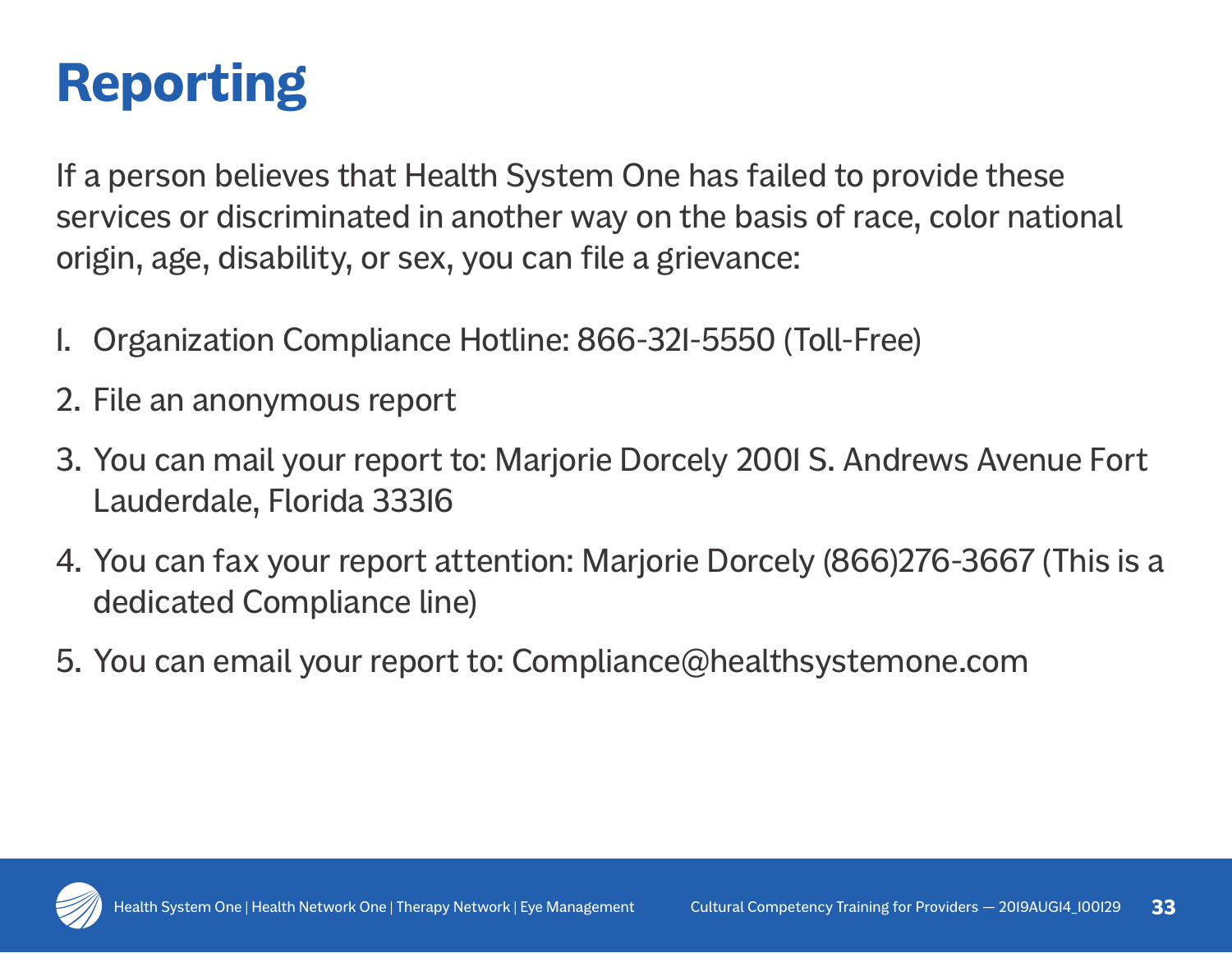# **Reporting (continued)**

Any person can also file a civil rights complaint with the US Department of Health and Human Services, Office of Civil Rights electronically through the Office of Civil Rights Complaint Portal, available at:

https://ocrportal.hhs.gov/ocr/portal/lobby.jsf, or by mail or phone at: U.S. Department of Health and Human Services, 200 Independence Avenue SW., Room 509F, HHH Building, Washington, DC 20201, 1-800-368-1019, 800-537- 7697 (TDD).

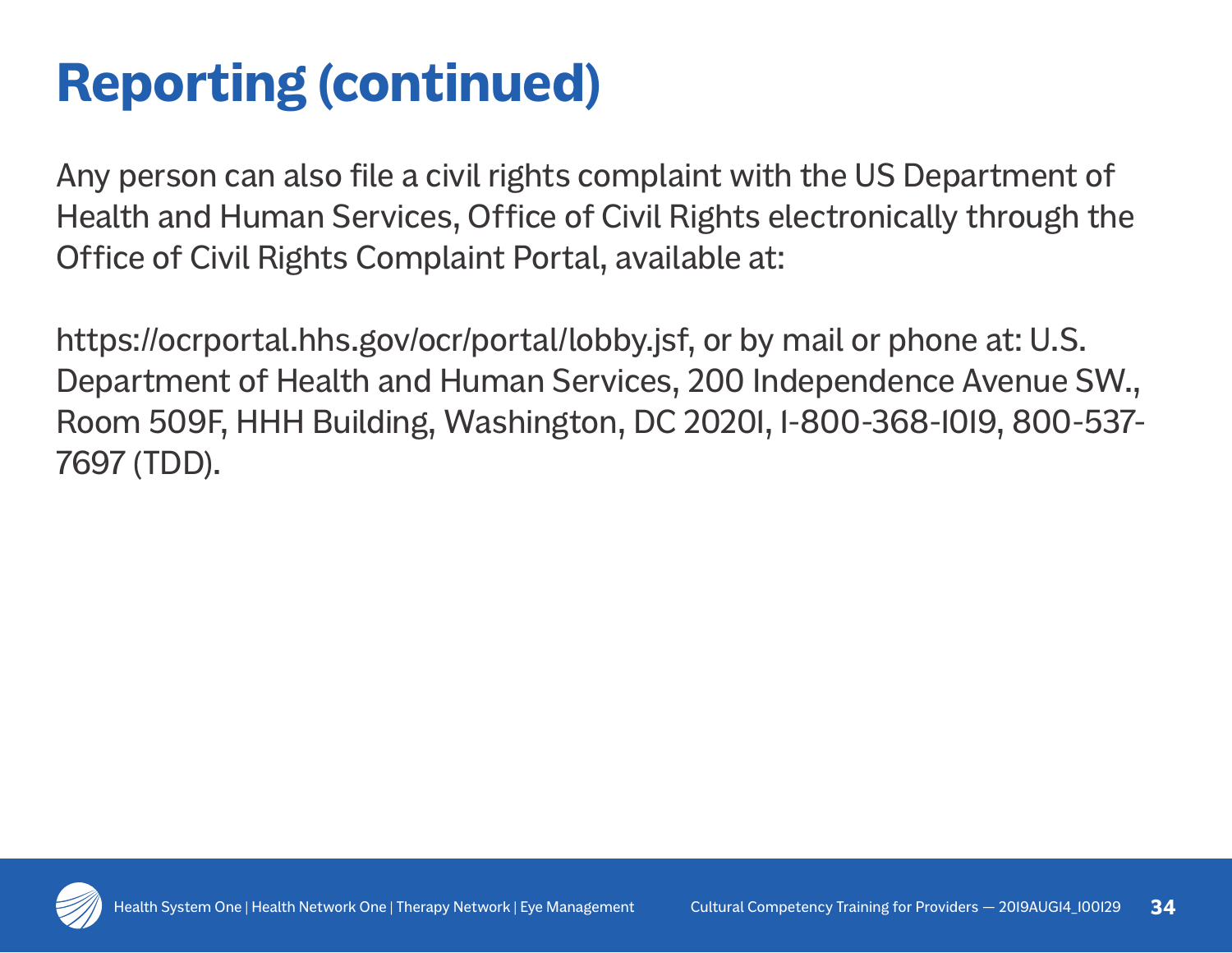#### **References**

- y Weinick, R.M., Zuvekas, S.H., Cohen, J.W. (2000). Racial and ethnic differences in access and use of health care services, 1977-1996. Medical Care Research and Review, 57 (supplement 1), 36-54.
- United States Department of Health and Human Services, Agency for Healthcare Research and Quality. 2004 National Healthcare Disparities Report. Available online at http://qualitytools.ahrq.gov/disparitiesreport/documents/nhdr2004.pdf.
- Brach, C. & Fraserirector, I. (2000).Can cultural competency reduce racial and ethnic health disparities? A review and conceptual model. Medical Care Research and Review, 57 (supplement 1), 181-217.
- Assuring Cultural Competence in Health Care: Recommendations for National Standards and an Outcomes-Focused Research Agenda. (1999). Part I: Recommendations for National Standards: Office of Minority Health.
- y Ross, H. (2001). Office of Minority Health publishes final standards for cultural and linguisticcompetence: Office of Minority Health.
- y National Standards for Culturally and Linguistically Appropriate Services in Health Care. (2001, March). Retrieved May 15, 2005, from ttp:// www.omhrc.gov/omh/programs/ 2pgprograms/finalreport.pdf
- y Cross, T., Bazron, B., Dennis, K., & Isaacs, M. (1989). Towards a culturally competent system of care (Vol. 1). Washington, D.C.: Georgetown University Child Development Center, CASSP Technical Assistance Center.
- y Saha, S., Taggart, S. H., Komarony, M., & Bindman, A. B. (2000). Do patients choose physicians
- of their own race? Health Affairs, 19(4), 76-83.
- State of New Jersey 211th Legislature. Senate No. 144 and Senate Substitute for Assembly No 492. Adopted March 29 2004. http:// njleg. state.nj.us/2004/Bills/ S0500/144\_R2.htm. Accessed 11/21/2005